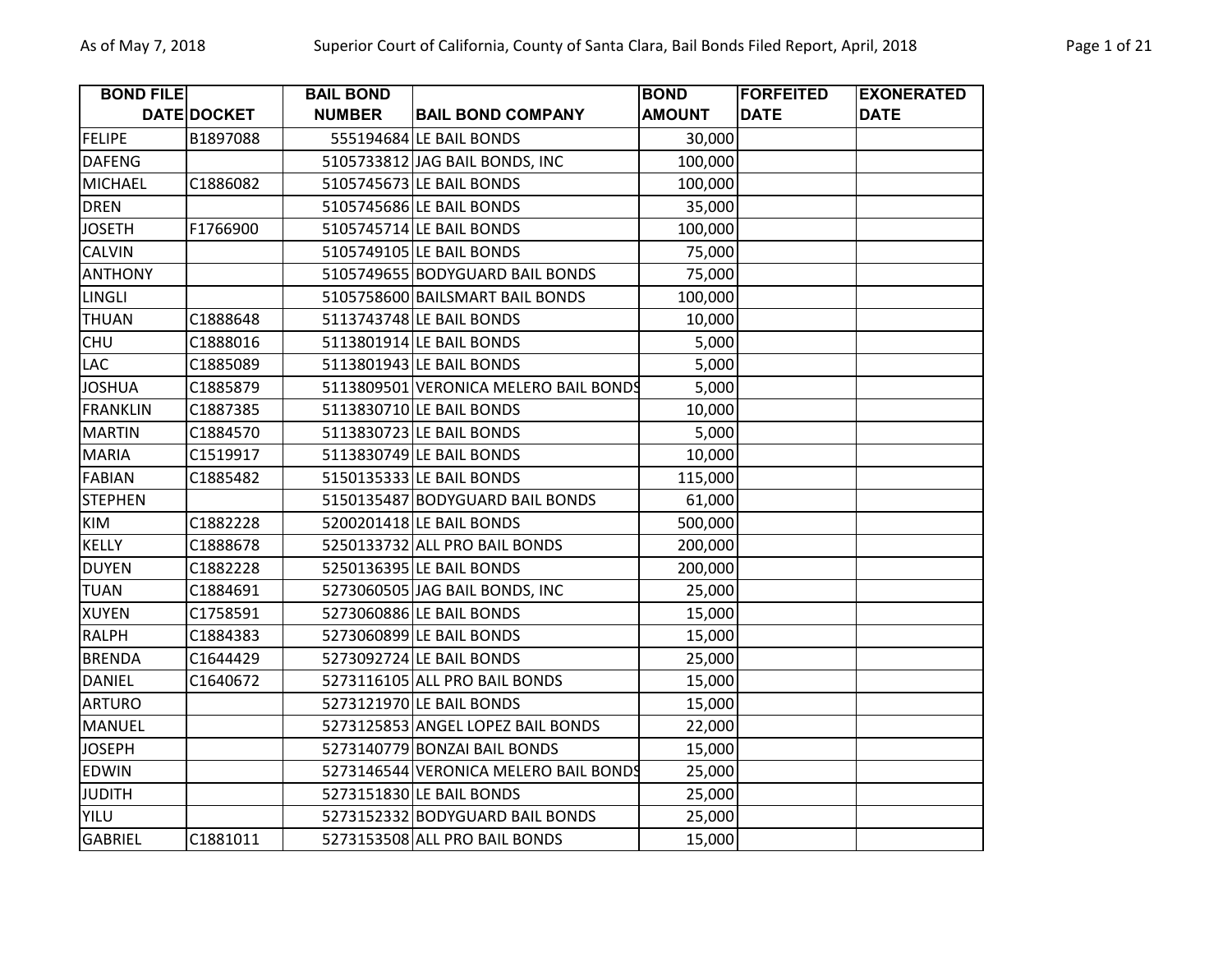| <b>BOND FILE</b> |             | <b>BAIL BOND</b> |                                       | <b>BOND</b>   | <b>FORFEITED</b> | <b>EXONERATED</b> |
|------------------|-------------|------------------|---------------------------------------|---------------|------------------|-------------------|
|                  | DATE DOCKET | <b>NUMBER</b>    | <b>BAIL BOND COMPANY</b>              | <b>AMOUNT</b> | <b>DATE</b>      | <b>DATE</b>       |
| <b>VICTOR</b>    | F1766626    |                  | 5273164135 ALL PRO BAIL BONDS         | 25,000        |                  |                   |
| <b>VICTOR</b>    | F1659736    |                  | 5273164151 ALL PRO BAIL BONDS         | 20,000        |                  |                   |
| <b>MARTIN</b>    | C1884664    |                  | 5273195878 JAG BAIL BONDS, INC        | 20,000        |                  |                   |
| <b>ERIC</b>      | C1886952    |                  | 5551907272 LE BAIL BONDS              | 20,000        |                  |                   |
| <b>DMITRIY</b>   |             |                  | 5551907285 LE BAIL BONDS              | 25,000        |                  |                   |
| <b>JUAN</b>      |             |                  | 5551910874 ANGEL LOPEZ BAIL BONDS     | 35,000        |                  |                   |
| <b>ROBERT</b>    |             |                  | 5551911376 JAG BAIL BONDS, INC        | 10,000        |                  |                   |
| <b>FEDERSCO</b>  |             |                  | 5551931804 VERONICA MELERO BAIL BONDS | 25,000        |                  |                   |
| YAN              |             |                  | 5551938564 BODYGUARD BAIL BONDS       | 25,000        |                  |                   |
| <b>XIAOXING</b>  | C1887193    |                  | 5551942754 LE BAIL BONDS              | 50,000        |                  |                   |
| <b>CHIN</b>      | C1889178    |                  | 5551942796 LE BAIL BONDS              | 50,000        |                  |                   |
| <b>MICHAEL</b>   | C1646424    |                  | 5551946851 LE BAIL BONDS              | 30,000        | 4/27/2018        |                   |
| <b>MICHAEL</b>   | C1636145    |                  | 5551946864 LE BAIL BONDS              | 30,000        | 4/27/2018        |                   |
| <b>KIEUMY</b>    |             |                  | 5551946905 LE BAIL BONDS              | 50,000        |                  |                   |
| <b>DARIAN</b>    |             |                  | 5551946918 LE BAIL BONDS              | 30,000        |                  |                   |
| <b>MATTHEW</b>   | F1764998    |                  | 5551967021 ALL PRO BAIL BONDS         | 50,000        | 4/2/2018         |                   |
| <b>DOMINIQUE</b> | B1795268    |                  | 5551967034 ALL PRO BAIL BONDS         | 15,000        | 5/1/2018         |                   |
| <b>WAYNE</b>     |             |                  | 5551967050 ALL PRO BAIL BONDS         | 25,000        |                  |                   |
| <b>KEVIN</b>     |             |                  | 5551967414 EIGHT BALL BAIL BONDS      | 55,000        |                  |                   |
| <b>ROBERT</b>    | F1867756    |                  | 5551972797 BONZAI BAIL BONDS          | 30,000        |                  |                   |
| <b>HECTOR</b>    |             |                  | 5803432361 JAG BAIL BONDS, INC        | 1,000         |                  |                   |
| <b>ARTURO</b>    | B1897055    |                  | 6.00917E+11 ALL PRO BAIL BONDS        | 15,000        |                  |                   |
| <b>KEITH</b>     | C1775316    |                  | 4.00314E+12 ALL PRO BAIL BONDS        | 10,000        | 4/16/2018        |                   |
| <b>KEITH</b>     | C1770785    |                  | 4.00315E+12 ALL PRO BAIL BONDS        | 10,000        | 4/16/2018        |                   |
| <b>ALEX</b>      | C1883248    |                  | 6.00619E+12 ALL PRO BAIL BONDS        | 2,000         |                  |                   |
| <b>JOSHUA</b>    |             |                  | 6.00916E+12 ALL PRO BAIL BONDS        | 35,000        |                  |                   |
| <b>EMMANUEL</b>  | B1790949    |                  | 6.00917E+12 ALL PRO BAIL BONDS        | 20,000        |                  |                   |
| <b>DEMETRIUS</b> | C1886092    |                  | 6.00918E+12 ALL PRO BAIL BONDS        | 80,000        |                  |                   |
| <b>VINCENT</b>   | C1630137    |                  | 6.00919E+12 ALL PRO BAIL BONDS        | 15,000        |                  | 4/19/2018         |
| <b>GEUTILIO</b>  | C1887751    |                  | 6.01012E+12 ALL PRO BAIL BONDS        | 25,000        | 4/18/2018        |                   |
| <b>JAMES</b>     | C1884694    |                  | 6.01012E+12 ALL PRO BAIL BONDS        | 15,000        |                  |                   |
| <b>ERIKA</b>     | B1896994    |                  | 6.01014E+12 ALL PRO BAIL BONDS        | 10,000        |                  |                   |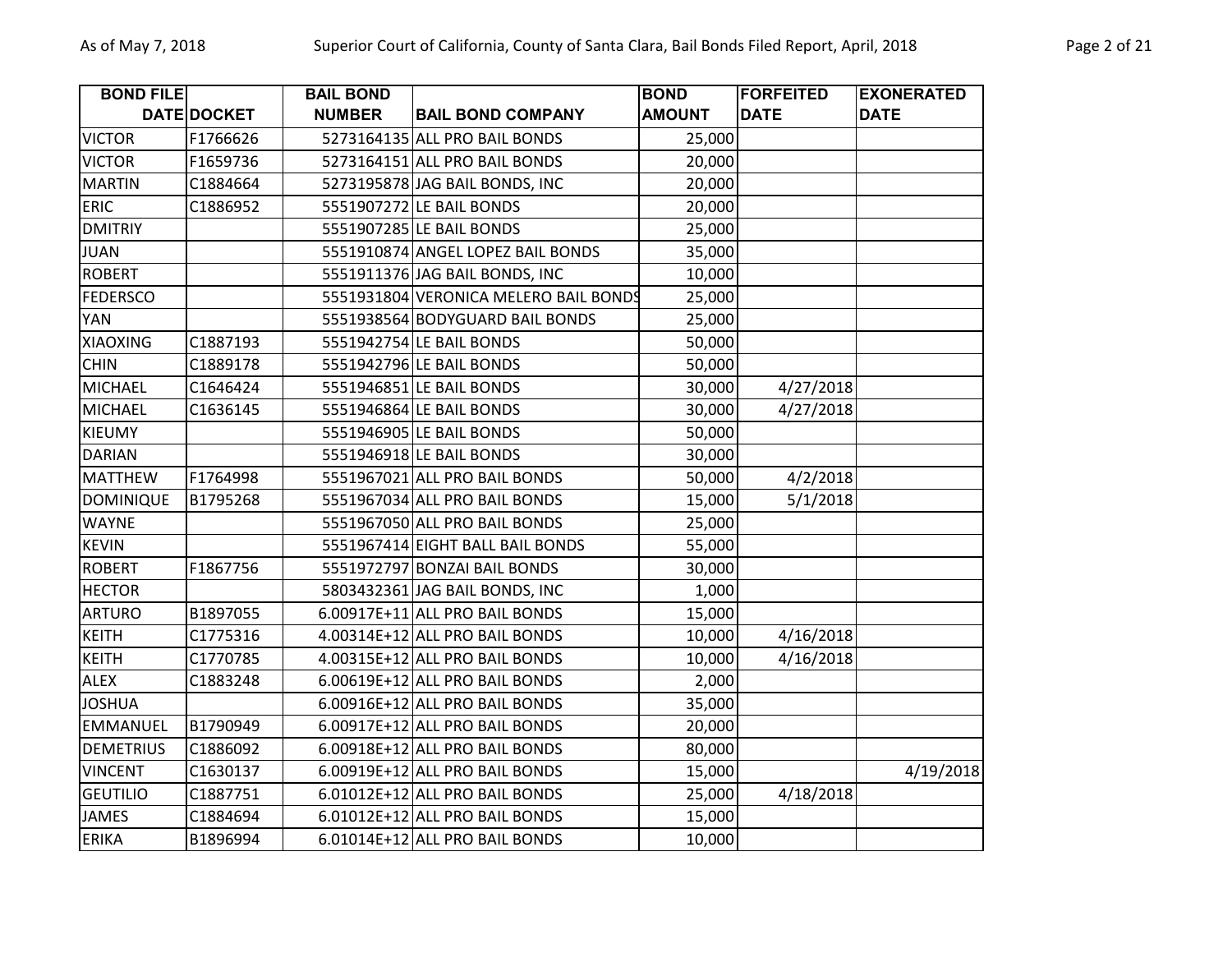| <b>BOND FILE</b> |                    | <b>BAIL BOND</b> |                                | <b>BOND</b>   | <b>FORFEITED</b> | <b>EXONERATED</b> |
|------------------|--------------------|------------------|--------------------------------|---------------|------------------|-------------------|
|                  | <b>DATE DOCKET</b> | <b>NUMBER</b>    | <b>BAIL BOND COMPANY</b>       | <b>AMOUNT</b> | <b>DATE</b>      | <b>DATE</b>       |
| <b>JOSE</b>      | C1229540           |                  | 6.01019E+12 ALL PRO BAIL BONDS | 30,000        | 4/26/2018        |                   |
| <b>JAMES</b>     | C1631744           |                  | 6.01216E+12 ALL PRO BAIL BONDS | 30,000        |                  |                   |
| <b>WILLIAM</b>   | C1886727           |                  | 6.01217E+12 ALL PRO BAIL BONDS | 6,000         |                  |                   |
| <b>GABRIEL</b>   |                    |                  | 6.01515E+12 ALL PRO BAIL BONDS | 11,000        |                  |                   |
| GAGE             | F1766486           |                  | 6.01611E+12 ALL PRO BAIL BONDS | 30,000        |                  |                   |
| <b>JERRY</b>     |                    |                  | 6.01611E+12 ALL PRO BAIL BONDS | 16,000        |                  |                   |
| LEAH             | C1765794           |                  | 6.01611E+12 ALL PRO BAIL BONDS | 100,000       |                  |                   |
| <b>JASON</b>     | C1629526           |                  | 6.01611E+12 ALL PRO BAIL BONDS | 5,000         |                  |                   |
| <b>LUIS</b>      |                    |                  | 6.01612E+12 ALL PRO BAIL BONDS | 10,000        |                  |                   |
| <b>SYLVIA</b>    | C1764484           |                  | 6.01612E+12 ALL PRO BAIL BONDS | 30,000        |                  |                   |
| <b>CODY</b>      |                    |                  | 6.01612E+12 ALL PRO BAIL BONDS | 25,000        |                  |                   |
| ANAHI            | C1882073           |                  | 6.01612E+12 ALL PRO BAIL BONDS | 5,000         |                  |                   |
| <b>ANTHONY</b>   |                    |                  | 6.01612E+12 ALL PRO BAIL BONDS | 5,000         |                  |                   |
| CARLOS           | C1887059           |                  | 6.01612E+12 ALL PRO BAIL BONDS | 2,000         |                  |                   |
| <b>BAOGUI</b>    |                    |                  | 6.01612E+12 ALL PRO BAIL BONDS | 60,000        |                  |                   |
| SYLVIA           |                    |                  | 6.01612E+12 ALL PRO BAIL BONDS | 11,000        |                  |                   |
| <b>MARY</b>      | C1769496           |                  | 6.01612E+12 ALL PRO BAIL BONDS | 15,000        | 5/1/2018         |                   |
| <b>JUAN</b>      |                    |                  | 6.01612E+12 ALL PRO BAIL BONDS | 5,000         |                  |                   |
| <b>GABRIEL</b>   | C1883132           |                  | 6.01612E+12 ALL PRO BAIL BONDS | 30,000        |                  |                   |
| LESLEY           |                    |                  | 6.01612E+12 ALL PRO BAIL BONDS | 25,000        |                  |                   |
| <b>FRANK</b>     |                    |                  | 6.01612E+12 ALL PRO BAIL BONDS | 100,000       |                  |                   |
| MARLENE          | C1888403           |                  | 6.01612E+12 ALL PRO BAIL BONDS | 11,000        |                  |                   |
| <b>MARIA</b>     |                    |                  | 6.01612E+12 ALL PRO BAIL BONDS | 10,000        |                  |                   |
| <b>NERI</b>      |                    |                  | 6.01613E+12 ALL PRO BAIL BONDS | 25,000        |                  |                   |
| <b>TAHARKA</b>   |                    |                  | 6.01613E+12 ALL PRO BAIL BONDS | 26,000        |                  |                   |
| MAYELI           |                    |                  | 6.01613E+12 ALL PRO BAIL BONDS | 50,000        |                  |                   |
| <b>HUNG</b>      | F1868330           |                  | 6.01613E+12 ALL PRO BAIL BONDS | 15,000        | 4/13/2018        |                   |
| <b>JULIUS</b>    |                    |                  | 6.01613E+12 ALL PRO BAIL BONDS | 1,250         |                  |                   |
| <b>JESUS</b>     | C1887013           |                  | 6.01613E+12 ALL PRO BAIL BONDS | 15,000        |                  |                   |
| <b>ANTHONY</b>   | C1889727           |                  | 6.01613E+12 ALL PRO BAIL BONDS | 120,000       |                  |                   |
| <b>QIONG</b>     |                    |                  | 6.01613E+12 ALL PRO BAIL BONDS | 10,000        |                  |                   |
| <b>GARRETT</b>   |                    |                  | 6.01613E+12 ALL PRO BAIL BONDS | 12,000        |                  |                   |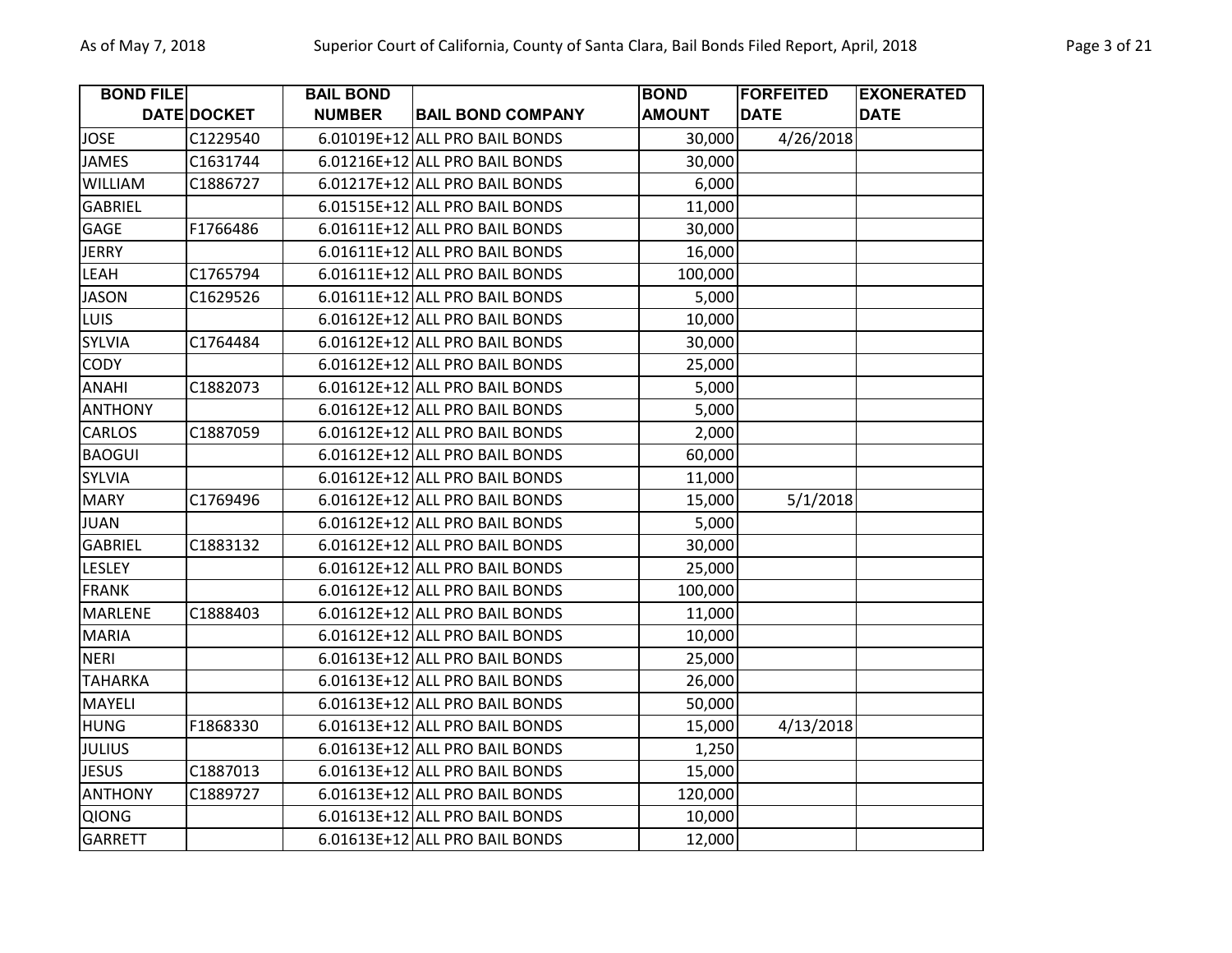| <b>BOND FILE</b>  |             | <b>BAIL BOND</b> |                                | <b>BOND</b>   | <b>FORFEITED</b> | <b>EXONERATED</b> |
|-------------------|-------------|------------------|--------------------------------|---------------|------------------|-------------------|
|                   | DATE DOCKET | <b>NUMBER</b>    | <b>BAIL BOND COMPANY</b>       | <b>AMOUNT</b> | <b>DATE</b>      | <b>DATE</b>       |
| <b>MONICA</b>     | C1888030    |                  | 6.01614E+12 ALL PRO BAIL BONDS | 25,000        |                  |                   |
| <b>KEVIN</b>      |             |                  | 6.01614E+12 ALL PRO BAIL BONDS | 25,000        |                  |                   |
| <b>JUAN</b>       |             |                  | 6.01614E+12 ALL PRO BAIL BONDS | 40,000        |                  |                   |
| <b>JORGE</b>      |             |                  | 6.01614E+12 ALL PRO BAIL BONDS | 25,000        |                  |                   |
| <b>RAYMOND</b>    |             |                  | 6.01614E+12 ALL PRO BAIL BONDS | 25,000        |                  |                   |
| <b>WAYLAND</b>    |             |                  | 6.01614E+12 ALL PRO BAIL BONDS | 50,000        |                  |                   |
| <b>OSVALDO</b>    | C1887083    |                  | 6.01614E+12 ALL PRO BAIL BONDS | 25,000        |                  |                   |
| <b>RUANI</b>      |             |                  | 6.01614E+12 ALL PRO BAIL BONDS | 10,000        |                  |                   |
| <b>ANTON</b>      | C1884694    |                  | 6.01614E+12 ALL PRO BAIL BONDS | 15,000        |                  |                   |
| <b>RAYMOND</b>    | C1884469    |                  | 6.01614E+12 ALL PRO BAIL BONDS | 15,000        |                  |                   |
| <b>JOSE</b>       | C1768844    |                  | 6.01614E+12 ALL PRO BAIL BONDS | 6,000         |                  | 4/16/2018         |
| <b>JESSE</b>      |             |                  | 6.01614E+12 ALL PRO BAIL BONDS | 75,000        |                  |                   |
| <b>SHERBRIA</b>   |             |                  | 6.01614E+12 ALL PRO BAIL BONDS | 12,500        |                  |                   |
| <b>JESSICA</b>    |             |                  | 6.01614E+12 ALL PRO BAIL BONDS | 25,000        |                  |                   |
| <b>JONATHAN</b>   |             |                  | 6.01614E+12 ALL PRO BAIL BONDS | 25,000        |                  |                   |
| <b>WILLIAM</b>    | C1773538    |                  | 6.01614E+12 ALL PRO BAIL BONDS | 5,000         |                  |                   |
| <b>FRANCISCO</b>  | C1758554    |                  | 6.01615E+12 ALL PRO BAIL BONDS | 5,000         |                  |                   |
| <b>ERIC</b>       | C1885345    |                  | 6.01615E+12 ALL PRO BAIL BONDS | 15,000        |                  |                   |
| <b>FRANCISCO</b>  | C1483879    |                  | 6.01615E+12 ALL PRO BAIL BONDS | 10,000        |                  |                   |
| <b>ADRIAN</b>     |             |                  | 6.01615E+12 ALL PRO BAIL BONDS | 10,000        |                  |                   |
| LAWRENCE          | C1881121    |                  | 6.01615E+12 ALL PRO BAIL BONDS | 5,000         |                  |                   |
| <b>JUVY</b>       |             |                  | 6.01615E+12 ALL PRO BAIL BONDS | 25,000        |                  |                   |
| <b>NICKOLAS</b>   | C1884478    |                  | 6.01615E+12 ALL PRO BAIL BONDS | 5,000         |                  |                   |
| <b>NOLAN</b>      | F1868516    |                  | 6.01615E+12 ALL PRO BAIL BONDS | 10,000        |                  |                   |
| <b>JAZMIN</b>     | C1768806    |                  | 6.01615E+12 ALL PRO BAIL BONDS | 10,000        |                  |                   |
| JAY               | F1868052    |                  | 6.01615E+12 ALL PRO BAIL BONDS | 15,000        |                  |                   |
| <b>WILLIAM</b>    | C1775033    |                  | 6.01615E+12 ALL PRO BAIL BONDS | 76,000        |                  |                   |
| <b>ROSANA</b>     | C1888249    |                  | 6.01615E+12 ALL PRO BAIL BONDS | 26,000        |                  |                   |
| <b>RICHARD</b>    | C1887084    |                  | 6.01615E+12 ALL PRO BAIL BONDS | 10,000        |                  |                   |
| <b>AARON</b>      | C1885302    |                  | 6.01615E+12 ALL PRO BAIL BONDS | 10,000        |                  |                   |
| <b>CANDELARIA</b> | C1887059    |                  | 6.01615E+12 ALL PRO BAIL BONDS | 10,000        |                  |                   |
| <b>DANIELRAY</b>  |             |                  | 6.01615E+12 ALL PRO BAIL BONDS | 10,000        |                  |                   |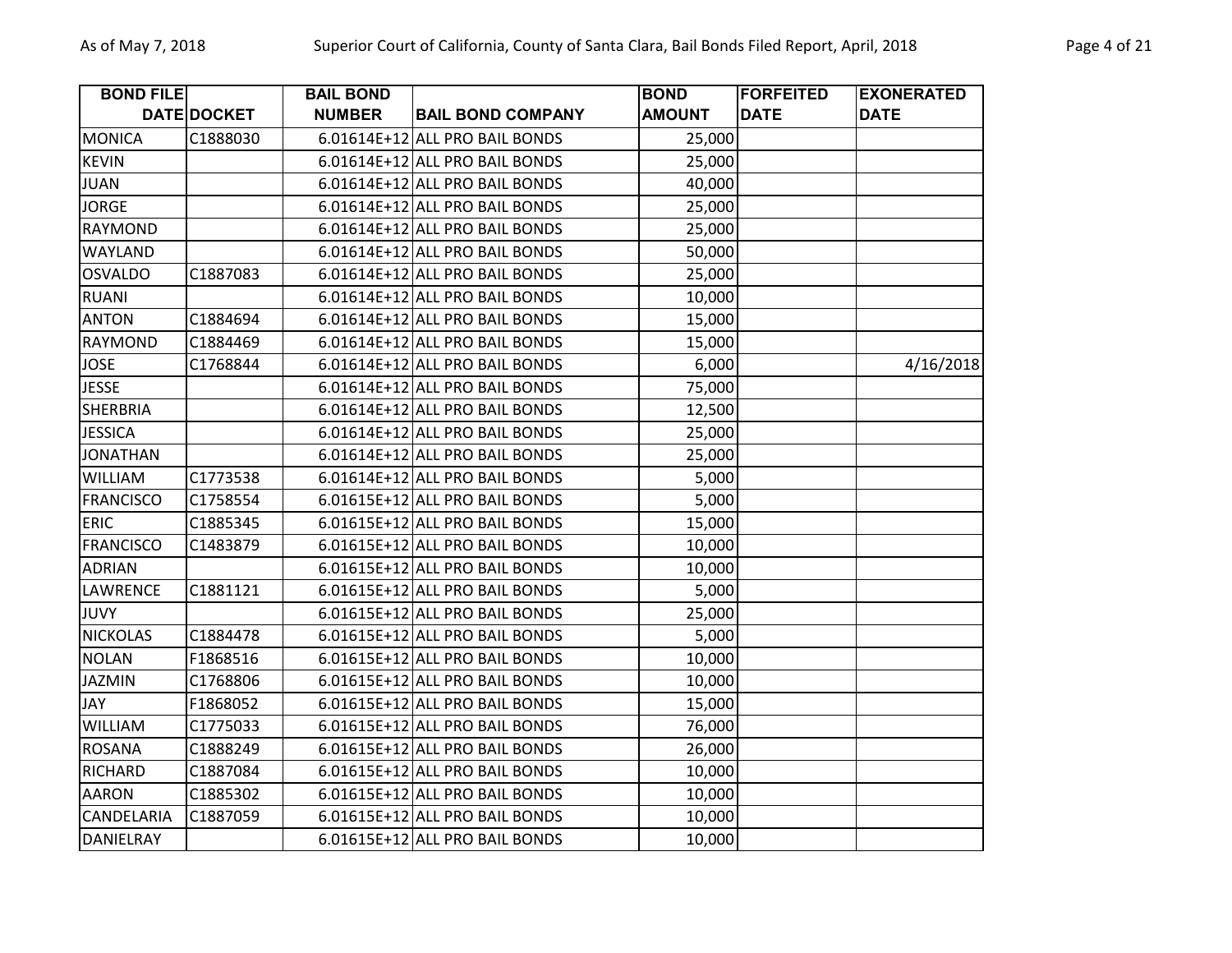| <b>BOND FILE</b> |             | <b>BAIL BOND</b> |                                 | <b>BOND</b>   | <b>FORFEITED</b> | <b>EXONERATED</b> |
|------------------|-------------|------------------|---------------------------------|---------------|------------------|-------------------|
|                  | DATE DOCKET | <b>NUMBER</b>    | <b>BAIL BOND COMPANY</b>        | <b>AMOUNT</b> | <b>DATE</b>      | <b>DATE</b>       |
| <b>GUILLERMO</b> | C1766392    |                  | 6.01615E+12 ALL PRO BAIL BONDS  | 5,000         |                  |                   |
| <b>DENZEL</b>    | B1897259    |                  | 6.01615E+12 BAD BOYS BAIL BONDS | 26,000        |                  |                   |
| <b>JAVIER</b>    | C1768895    |                  | 6.01615E+12 ALL PRO BAIL BONDS  | 10,000        |                  |                   |
| <b>SHIRLEEN</b>  |             |                  | 6.01615E+12 ALL PRO BAIL BONDS  | 25,000        |                  |                   |
| <b>FRANCISCO</b> |             |                  | 6.01616E+12 ALL PRO BAIL BONDS  | 25,000        |                  |                   |
| <b>PERRY</b>     |             |                  | 6.01616E+12 ALL PRO BAIL BONDS  | 50,000        |                  |                   |
| ANGEL            | C1769897    |                  | 6.01616E+12 ALL PRO BAIL BONDS  | 15,000        |                  |                   |
| <b>ERIC</b>      | C1884482    |                  | 6.01616E+12 ALL PRO BAIL BONDS  | 5,000         |                  |                   |
| <b>JENNIFER</b>  |             |                  | 6.01616E+12 ALL PRO BAIL BONDS  | 25,000        |                  |                   |
| <b>ALLEN</b>     |             |                  | 6.01616E+12 ALL PRO BAIL BONDS  | 10,000        |                  |                   |
| <b>MARCUS</b>    | C1887174    |                  | 6.01616E+12 ALL PRO BAIL BONDS  | 10,000        |                  |                   |
| <b>XUEXIAN</b>   |             |                  | 6.01616E+12 ALL PRO BAIL BONDS  | 5,000         |                  |                   |
| <b>WILLY</b>     |             |                  | 6.01616E+12 ALL PRO BAIL BONDS  | 26,000        |                  |                   |
| <b>JESSE</b>     |             |                  | 6.01616E+12 ALL PRO BAIL BONDS  | 45,000        |                  |                   |
| <b>ADHAM</b>     | C1884662    |                  | 6.01616E+12 ALL PRO BAIL BONDS  | 25,000        |                  |                   |
| <b>MARK</b>      |             |                  | 6.01616E+12 ALL PRO BAIL BONDS  | 10,000        |                  |                   |
| <b>MOSLIM</b>    |             |                  | 6.01616E+12 ALL PRO BAIL BONDS  | 10,000        |                  |                   |
| <b>AJOLI</b>     |             |                  | 6.01616E+12 ALL PRO BAIL BONDS  | 25,000        |                  |                   |
| <b>RICARDO</b>   | C1884512    |                  | 6.01616E+12 ALL PRO BAIL BONDS  | 5,000         |                  |                   |
| <b>JOSE</b>      | C1887068    |                  | 6.01616E+12 ALL PRO BAIL BONDS  | 20,000        |                  |                   |
| <b>SHERBRIA</b>  | C1886719    |                  | 6.01616E+12 ALL PRO BAIL BONDS  | 2,000         |                  |                   |
| <b>ZAHIR</b>     |             |                  | 6.01616E+12 ALL PRO BAIL BONDS  | 10,000        |                  |                   |
| <b>AARON</b>     | C1772111    |                  | 6.01617E+12 ALL PRO BAIL BONDS  | 50,000        |                  |                   |
| <b>ASHOR</b>     | C1884736    |                  | 6.01617E+12 ALL PRO BAIL BONDS  | 10,000        |                  |                   |
| <b>HERMAN</b>    |             |                  | 6.01617E+12 ALL PRO BAIL BONDS  | 20,000        |                  |                   |
| <b>RENE</b>      | C1885733    |                  | 6.01617E+12 ALL PRO BAIL BONDS  | 5,000         |                  |                   |
| LASHE            | C1884745    |                  | 6.01617E+12 ALL PRO BAIL BONDS  | 25,000        |                  |                   |
| <b>KASHY</b>     |             |                  | 6.01617E+12 ALL PRO BAIL BONDS  | 25,000        |                  |                   |
| <b>MICHAEL</b>   | B1793482    |                  | 6.01617E+12 ALL PRO BAIL BONDS  | 25,000        |                  |                   |
| <b>ELIAS</b>     |             |                  | 6.01617E+12 ALL PRO BAIL BONDS  | 20,000        |                  |                   |
| <b>GARY</b>      |             |                  | 6.01617E+12 ALL PRO BAIL BONDS  | 15,000        |                  |                   |
| RAFAEL           | F1868202    |                  | 6.01617E+12 ALL PRO BAIL BONDS  | 16,000        |                  |                   |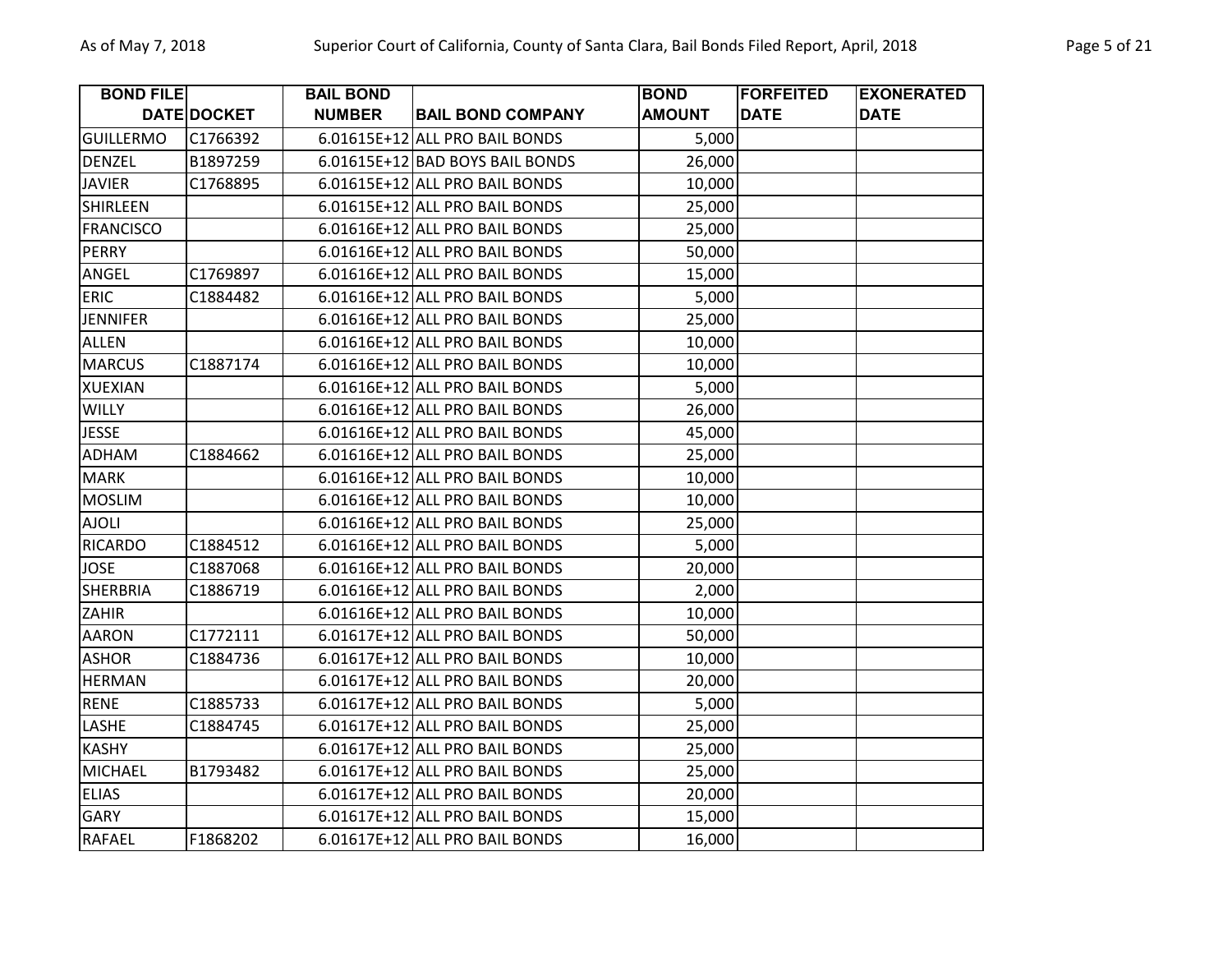| <b>BOND FILE</b> |             | <b>BAIL BOND</b> |                                | <b>BOND</b>   | <b>FORFEITED</b> | <b>EXONERATED</b> |
|------------------|-------------|------------------|--------------------------------|---------------|------------------|-------------------|
|                  | DATE DOCKET | <b>NUMBER</b>    | <b>BAIL BOND COMPANY</b>       | <b>AMOUNT</b> | <b>DATE</b>      | <b>DATE</b>       |
| <b>BORZOU</b>    |             |                  | 6.01617E+12 ALL PRO BAIL BONDS | 25,000        |                  |                   |
| <b>UZIEL</b>     |             |                  | 6.01617E+12 ALADDIN BAIL BONDS | 5,000         |                  |                   |
| <b>GUILLERMO</b> | C1884720    |                  | 6.01617E+12 ALL PRO BAIL BONDS | 5,000         |                  |                   |
| <b>JOSEPH</b>    | C1887926    |                  | 6.01618E+12 ALL PRO BAIL BONDS | 10,000        |                  |                   |
| <b>BRIDGET</b>   |             |                  | 6.01618E+12 ALL PRO BAIL BONDS | 10,000        |                  |                   |
| PAUL             | B1793750    |                  | 6.01618E+12 ALL PRO BAIL BONDS | 15,000        |                  | 5/1/2018          |
| <b>EDGAR</b>     |             |                  | 6.01618E+12 ALL PRO BAIL BONDS | 25,000        |                  |                   |
| <b>JARNAIL</b>   |             |                  | 6.01618E+12 ALL PRO BAIL BONDS | 10,000        |                  |                   |
| ANAHI            | C1774174    |                  | 6.01618E+12 ALL PRO BAIL BONDS | 10,000        |                  |                   |
| <b>BRIAN</b>     | C1640013    |                  | 6.01618E+12 ALL PRO BAIL BONDS | 20,000        | 4/27/2018        |                   |
| <b>KYLE</b>      |             |                  | 6.01618E+12 ALL PRO BAIL BONDS | 25,000        |                  |                   |
| <b>WILIAM</b>    | C1778460    |                  | 6.01618E+12 ALL PRO BAIL BONDS | 11,000        |                  |                   |
| WILLIAM          | F1868119    |                  | 6.01618E+12 ALL PRO BAIL BONDS | 6,000         |                  |                   |
| <b>RICKY</b>     | C1884740    |                  | 6.01618E+12 ALL PRO BAIL BONDS | 25,000        |                  |                   |
| LAWRENCE         | C1884542    |                  | 6.01618E+12 ALL PRO BAIL BONDS | 95,000        |                  |                   |
| <b>NATALIE</b>   | C1884657    |                  | 6.01618E+12 ALL PRO BAIL BONDS | 16,000        |                  | 4/20/2018         |
| <b>CURTIS</b>    |             |                  | 6.01618E+12 ALL PRO BAIL BONDS | 26,000        |                  |                   |
| <b>JORGE</b>     |             |                  | 6.01618E+12 ALL PRO BAIL BONDS | 26,000        |                  |                   |
| CASSANDRA        | C1883038    |                  | 6.01619E+12 ALL PRO BAIL BONDS | 5,000         |                  |                   |
| <b>JESSE</b>     |             |                  | 6.01619E+12 ALL PRO BAIL BONDS | 31,000        |                  |                   |
| <b>ERIC</b>      | C1764461    |                  | 6.01619E+12 ALL PRO BAIL BONDS | 25,000        |                  |                   |
| <b>CATHERINE</b> |             |                  | 6.01619E+12 ALL PRO BAIL BONDS | 25,000        |                  |                   |
| RAFAEL           | C1884374    |                  | 6.01619E+12 ALL PRO BAIL BONDS | 10,000        |                  |                   |
| <b>TARNELL</b>   |             |                  | 6.01619E+12 ALL PRO BAIL BONDS | 25,000        |                  |                   |
| <b>OMAR</b>      |             |                  | 6.01617E+13 ALL PRO BAIL BONDS | 35,000        |                  |                   |
| <b>JENNIFER</b>  |             |                  | 6.01641E+13 ALL PRO BAIL BONDS | 25,000        |                  |                   |
| <b>ANTHONY</b>   | C1885142    | 2018AA004015     | <b>ESPINOZA BAIL BONDS</b>     | 2,000         |                  |                   |
| <b>TARA</b>      |             | 2018BB003065     | <b>DISCREET BAIL BONDS</b>     | 10,000        |                  |                   |
| <b>KATIE</b>     | C1884913    | 2018BB013361     | <b>TAPOUT BAIL BONDS</b>       | 10,000        |                  |                   |
| <b>THANHDAT</b>  | C1888459    | 2018BB013519     | <b>RAMIREZ BAIL BONDS</b>      | 10,000        |                  |                   |
| JAIME            |             | 2018CC002257     | <b>TAPOUT BAIL BONDS</b>       | 16,000        |                  |                   |
| <b>JENNIFER</b>  | C1758294    | 2018CC002397     | <b>DISCREET BAIL BONDS</b>     | 15,000        |                  |                   |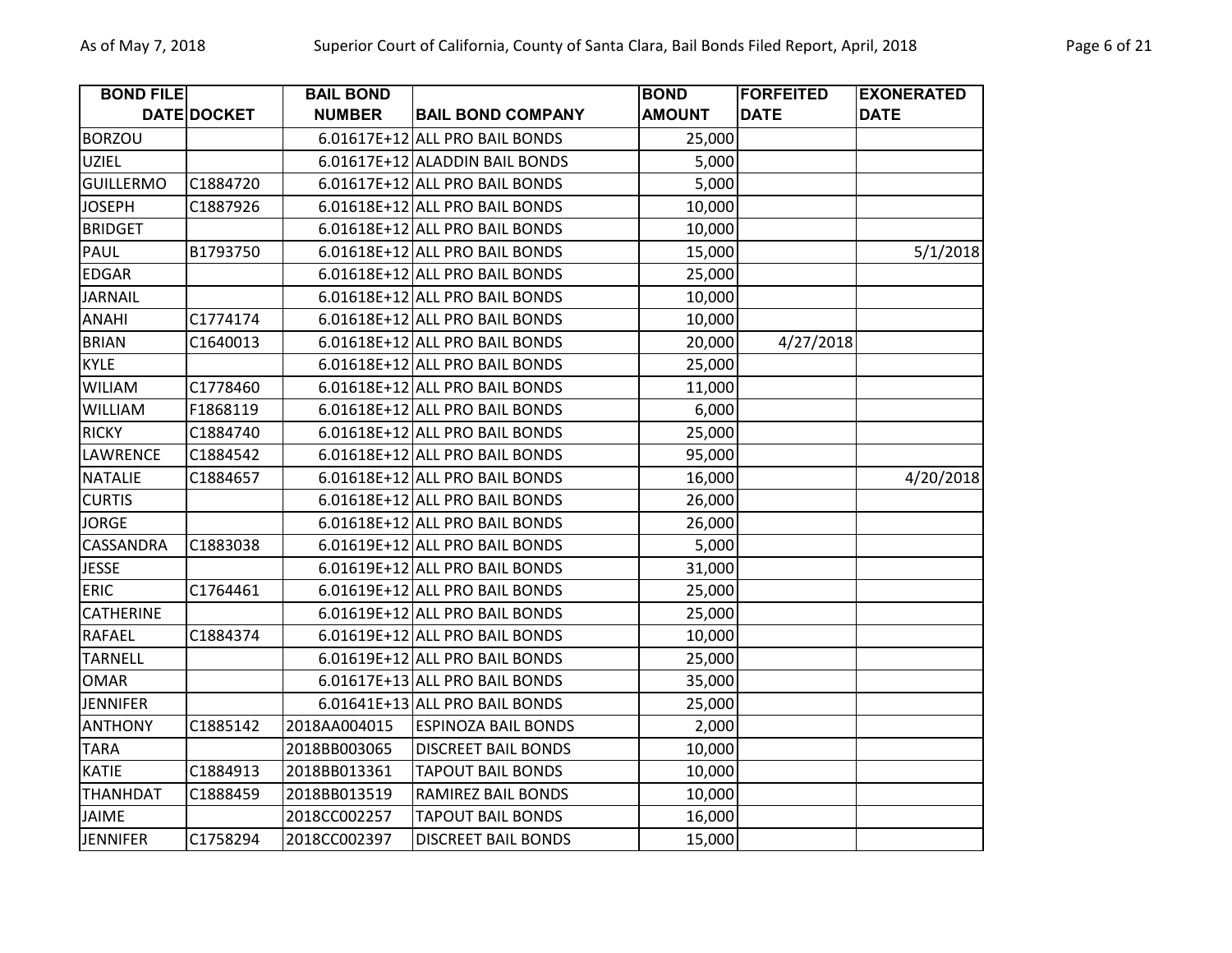| <b>BOND FILE</b>   |             | <b>BAIL BOND</b> |                                | <b>BOND</b>   | <b>FORFEITED</b> | <b>EXONERATED</b> |
|--------------------|-------------|------------------|--------------------------------|---------------|------------------|-------------------|
|                    | DATE DOCKET | <b>NUMBER</b>    | <b>BAIL BOND COMPANY</b>       | <b>AMOUNT</b> | <b>DATE</b>      | <b>DATE</b>       |
| <b>KEVIN</b>       |             | 2018CC009574     | <b>GREG PADILLA BAIL BONDS</b> | 25,000        |                  |                   |
| <b>DIANA</b>       |             | 2018CC011701     | RAMIREZ BAIL BONDS             | 25,000        |                  |                   |
| <b>FRANCISCO</b>   | C1764697    | 2018DD001611     | RAMIREZ BAIL BONDS             | 25,000        |                  |                   |
| <b>DENNIS</b>      | C1885734    | 2018DD001612     | RAMIREZ BAIL BONDS             | 25,000        |                  |                   |
| <b>RUIJUN</b>      |             | 2018DD001613     | RAMIREZ BAIL BONDS             | 35,000        |                  |                   |
| PHILLIP            |             | 2018DD001817     | <b>TAPOUT BAIL BONDS</b>       | 45,000        |                  |                   |
| <b>JENNIFER</b>    |             | 2018DD001924     | <b>DISCREET BAIL BONDS</b>     | 32,250        |                  |                   |
| JAY                | C1780792    | 2018EE000782     | RAMIREZ BAIL BONDS             | 15,000        |                  |                   |
| <b>JEREMY</b>      |             | A152215605       | <b>VU BAIL BONDS</b>           | 15,000        |                  |                   |
| <b>TODD</b>        |             | A152215607       | <b>VU BAIL BONDS</b>           | 10,000        |                  |                   |
| <b>CAMERON</b>     | F1868114    | A152216735       | PREMIERE BAIL BONDS            | 15,000        |                  |                   |
| <b>CHRISTOPHER</b> | C1885086    | A152216736       | PREMIERE BAIL BONDS            | 10,000        |                  |                   |
| YAJUN              | C1884860    | A152216737       | PREMIERE BAIL BONDS            | 10,000        |                  |                   |
| <b>TRUNG</b>       | C1885052    | A152216825       | PREMIERE BAIL BONDS            | 10,000        |                  |                   |
| CARLOS             | C1884592    | A1H0001589       | PREMIERE BAIL BONDS            | 100,000       |                  |                   |
| <b>FRANK</b>       | C1884485    | A1H0001672       | PREMIERE BAIL BONDS            | 77,000        |                  |                   |
| <b>SUONG</b>       | C1882228    | A1M0000051       | <b>VU BAIL BONDS</b>           | 240,000       |                  |                   |
| <b>TUNG</b>        | C1884691    | A310001953       | <b>VU BAIL BONDS</b>           | 25,000        |                  |                   |
| <b>EPAENETUS</b>   |             | A310001956       | <b>VU BAIL BONDS</b>           | 25,000        |                  |                   |
| QUAN               | C1884691    | A310001958       | <b>VU BAIL BONDS</b>           | 25,000        |                  |                   |
| <b>HECTOR</b>      | C1643108    | A310002605       | PREMIERE BAIL BONDS            | 5,000         |                  |                   |
| <b>HECTOR</b>      | C1643108    | A310002606       | PREMIERE BAIL BONDS            | 1,000         |                  |                   |
| <b>HECTOR</b>      | C1643108    | A310002608       | PREMIERE BAIL BONDS            | 1,000         |                  |                   |
| <b>JAMES</b>       | B1896872    | A310003158       | PREMIERE BAIL BONDS            | 20,000        |                  |                   |
| <b>RAMON</b>       | C1885183    | A310003159       | PREMIERE BAIL BONDS            | 25,000        |                  |                   |
| <b>MATT</b>        | C1887202    | A310003406       | PREMIERE BAIL BONDS            | 25,000        |                  |                   |
| <b>JESSICA</b>     |             | A3H0000799       | PREMIERE BAIL BONDS            | 150,000       |                  |                   |
| <b>TIFFANY</b>     | C1885736    | A3H0000802       | PREMIERE BAIL BONDS            | 150,000       |                  |                   |
| <b>ALFREDO</b>     | C1759720    | A50202949        | <b>LUNA BAIL BONDS</b>         | 50,000        |                  |                   |
| <b>ERIC</b>        | C1884463    | A510003011       | PREMIERE BAIL BONDS            | 25,000        |                  |                   |
| <b>TERRINA</b>     |             | A510003234       | <b>VU BAIL BONDS</b>           | 50,000        |                  |                   |
| <b>DENISE</b>      | C1885206    | A510003453       | PREMIERE BAIL BONDS            | 25,000        |                  |                   |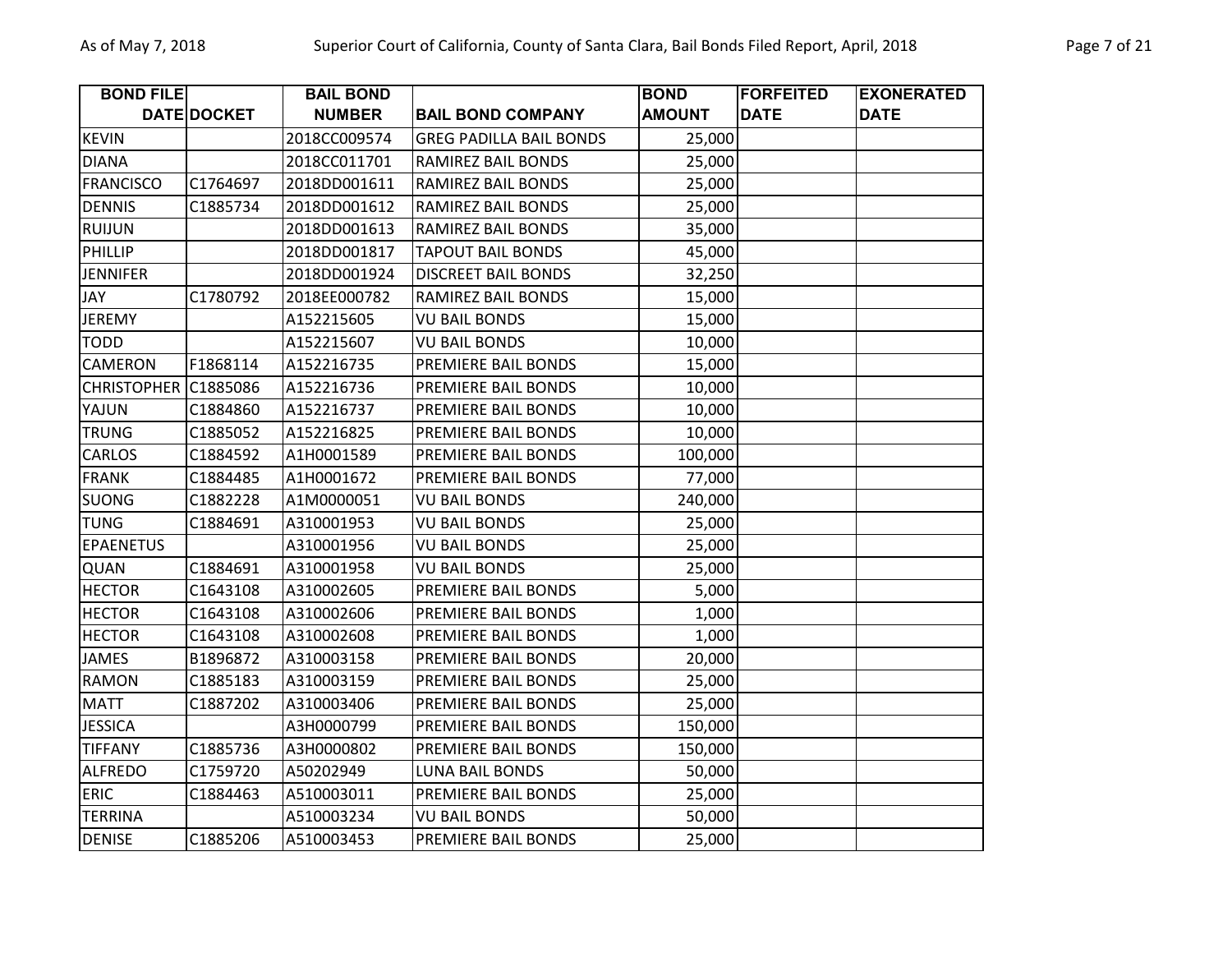| <b>BOND FILE</b> |             | <b>BAIL BOND</b> |                                | <b>BOND</b>   | <b>FORFEITED</b> | <b>EXONERATED</b> |
|------------------|-------------|------------------|--------------------------------|---------------|------------------|-------------------|
|                  | DATE DOCKET | <b>NUMBER</b>    | <b>BAIL BOND COMPANY</b>       | <b>AMOUNT</b> | <b>DATE</b>      | <b>DATE</b>       |
| <b>TYSIR</b>     | C1888311    | A510004160       | PREMIERE BAIL BONDS            | 50,000        |                  |                   |
| SALVADORE        | C1888677    | A6H0000159       | PREMIERE BAIL BONDS            | 115,000       |                  |                   |
| <b>OSCAR</b>     | C1886085    | A72310332        | PREMIERE BAIL BONDS            | 2,000         |                  |                   |
| <b>PETER</b>     | C1884905    | A72311258        | PREMIERE BAIL BONDS            | 2,000         |                  |                   |
| ANIRBAN          | C1884744    | A72311259        | PREMIERE BAIL BONDS            | 5,000         |                  |                   |
| ALEXANDER        | C1885498    | A72311554        | PREMIERE BAIL BONDS            | 5,000         |                  |                   |
| <b>MARIA</b>     | C1887047    | A72312548        | PREMIERE BAIL BONDS            | 5,000         |                  |                   |
| <b>ESAM</b>      | C1888018    | A72312550        | PREMIERE BAIL BONDS            | 5,000         |                  |                   |
| <b>NYCOLE</b>    | C1884914    | AB00960820       | <b>ATLAS BAIL BONDS</b>        | 10,000        |                  |                   |
| <b>SYED</b>      |             | AB00963984       | <b>GOLD CITY BAIL BONDS</b>    | 10,000        |                  |                   |
| <b>DARIN</b>     |             | AB00964982       | <b>GOLD CITY BAIL BONDS</b>    | 10,000        |                  |                   |
| <b>SEAN</b>      | C1884894    | AC00965770       | <b>AARDWOLF BAIL BONDS</b>     | 20,000        |                  |                   |
| <b>ADAM</b>      | C1758475    | AS100145892      | ALICE CORTEZ BAIL BONDS        | 25,000        |                  |                   |
| <b>IYISHA</b>    | F1767166    | AS100146509      | ALICE CORTEZ BAIL BONDS        | 2,000         |                  | 4/18/2018         |
| <b>IYISHA</b>    | F1766919    | AS100146510      | <b>ALICE CORTEZ BAIL BONDS</b> | 2,000         |                  | 4/18/2018         |
| <b>DAVID</b>     | F1867854    | AS100147125      | ALICE CORTEZ BAIL BONDS        | 10,000        |                  |                   |
| <b>DAVID</b>     |             | AS100147284      | <b>ALICE CORTEZ BAIL BONDS</b> | 25,000        |                  |                   |
| LENDON           |             | AS100148965      | <b>LUNA BAIL BONDS</b>         | 60,000        |                  |                   |
| ARMAND           | C1885170    | AS152215650      | PREMIERE BAIL BONDS            | 5,000         |                  |                   |
| <b>TRAVIS</b>    | C1885303    | AS152216378      | PREMIERE BAIL BONDS            | 10,000        |                  |                   |
| <b>AARON</b>     | F1867960    | AS15493094       | <b>ALICE CORTEZ BAIL BONDS</b> | 10,000        |                  |                   |
| <b>JAMES</b>     | C1630420    | AS15503052       | <b>LUNA BAIL BONDS</b>         | 15,000        |                  |                   |
| <b>OSCAR</b>     | C1884499    | AS15503055       | <b>LUNA BAIL BONDS</b>         | 15,000        |                  |                   |
| <b>MATTHEW</b>   |             | AS15503764       | <b>LUNA BAIL BONDS</b>         | 11,000        |                  |                   |
| <b>RAMON</b>     |             | AS15503767       | <b>LUNA BAIL BONDS</b>         | 12,000        |                  |                   |
| <b>ERIKA</b>     | C1885152    | AS15505618       | <b>LUNA BAIL BONDS</b>         | 10,000        |                  |                   |
| <b>TAYLOR</b>    | F1867920    | AS25275815       | <b>LUNA BAIL BONDS</b>         | 5,000         |                  |                   |
| <b>ADOLFO</b>    |             | AS25276948       | <b>LUNA BAIL BONDS</b>         | 25,000        |                  |                   |
| <b>OSVALDO</b>   | F1868530    | AS25277154       | <b>LUNA BAIL BONDS</b>         | 25,000        |                  |                   |
| <b>JOSE</b>      |             | AS25277155       | <b>LUNA BAIL BONDS</b>         | 25,000        |                  |                   |
| <b>MAYRA</b>     |             | AS25278150       | <b>LUNA BAIL BONDS</b>         | 25,000        |                  |                   |
| CARL             | C1884749    | AS30K114813      | <b>SANTA CRUZ BAIL BONDS</b>   | 18,000        |                  |                   |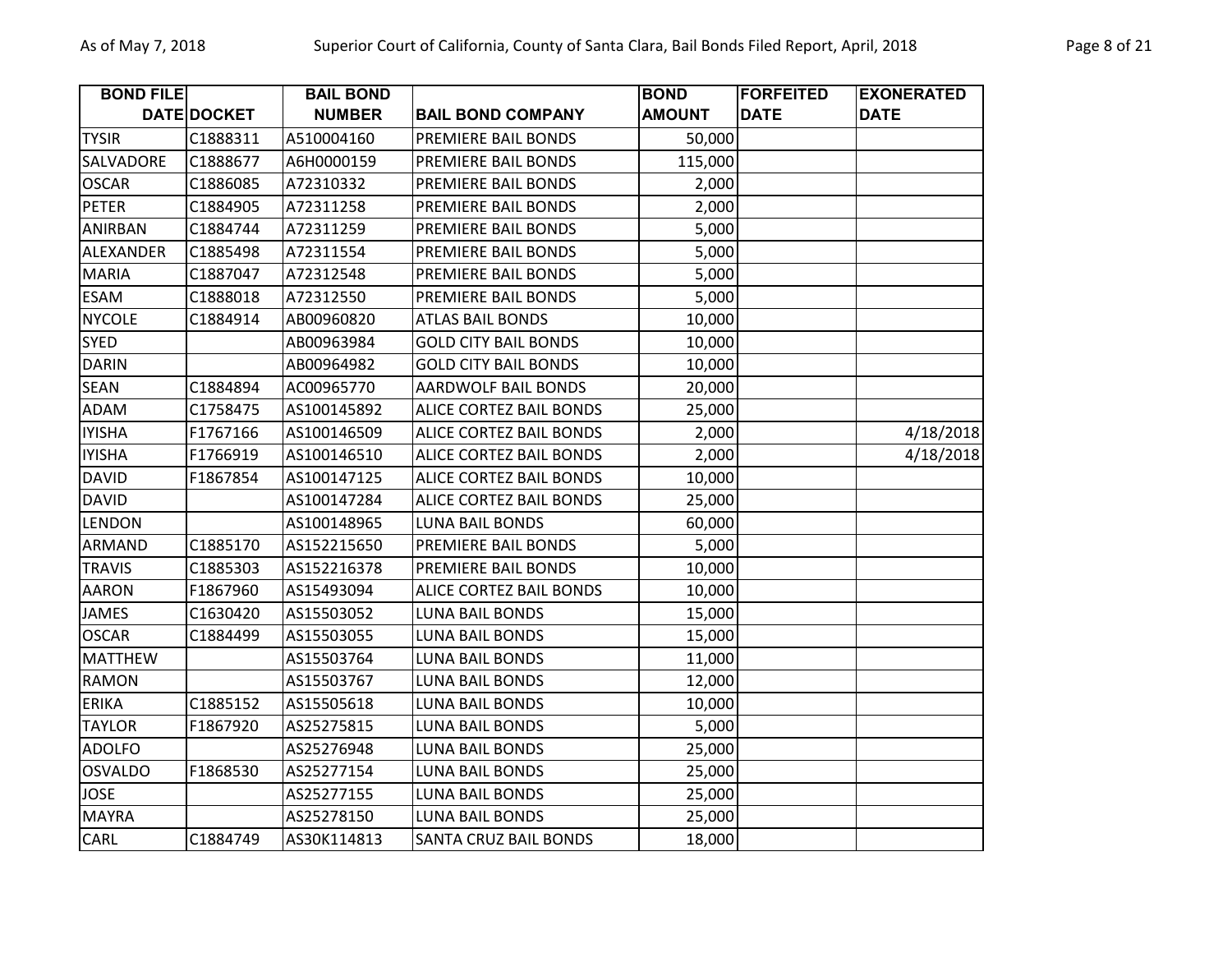| <b>BOND FILE</b> |             | <b>BAIL BOND</b> |                                | <b>BOND</b>   | <b>FORFEITED</b> | <b>EXONERATED</b> |
|------------------|-------------|------------------|--------------------------------|---------------|------------------|-------------------|
|                  | DATE DOCKET | <b>NUMBER</b>    | <b>BAIL BOND COMPANY</b>       | <b>AMOUNT</b> | <b>DATE</b>      | <b>DATE</b>       |
| <b>MARIANO</b>   | C1759720    | AS50203354       | <b>LUNA BAIL BONDS</b>         | 50,000        |                  |                   |
| <b>STEPHANIE</b> | C1882157    | AS50210141       | <b>TOLER BAIL BONDS</b>        | 7,500         |                  |                   |
| <b>JOSEPH</b>    | C1885336    | AS510003815      | PREMIERE BAIL BONDS            | 5,000         |                  |                   |
| <b>CHRISTINE</b> | C1883211    | AS51214320       | <b>LUNA BAIL BONDS</b>         | 5,000         |                  |                   |
| <b>ILDEFONSO</b> | C1884900    | B314406023       | <b>LATINO BAIL BONDS</b>       | 25,000        |                  |                   |
| <b>ALVARO</b>    | C1888217    | B314406024       | <b>LATINO BAIL BONDS</b>       | 11,000        |                  |                   |
| <b>ELFEGO</b>    |             | B314406025       | <b>LATINO BAIL BONDS</b>       | 15,000        |                  |                   |
| <b>MARIE</b>     |             | FCS1001855215    | <b>BAIL HOTLINE BAIL BONDS</b> | 55,000        |                  |                   |
| CARLOS           | C1884548    | FCS1001855216    | <b>BAIL HOTLINE BAIL BONDS</b> | 57,000        |                  |                   |
| <b>JEREMY</b>    | F1765130    | FCS1001855217    | <b>BAIL HOTLINE BAIL BONDS</b> | 100,000       |                  |                   |
| <b>MOISES</b>    | C1768141    | FCS1001855219    | <b>BAIL HOTLINE BAIL BONDS</b> | 75,000        |                  |                   |
| <b>PRISCILLA</b> | C1884908    | FCS1001855524    | <b>BAIL HOTLINE BAIL BONDS</b> | 25,000        |                  |                   |
| <b>EDUARDO</b>   | C1883658    | FCS1001855553    | <b>BAIL HOTLINE BAIL BONDS</b> | 80,000        |                  |                   |
| <b>JESSE</b>     | C1775571    | FCS1001855556    | <b>BAIL HOTLINE BAIL BONDS</b> | 55,000        |                  |                   |
| <b>THOMAS</b>    | C1888218    | FCS1001855558    | <b>BAIL HOTLINE BAIL BONDS</b> | 60,000        |                  |                   |
| <b>JAMILLE</b>   | F1766087    | FCS1001864679    | <b>BAIL HOTLINE BAIL BONDS</b> | 75,000        |                  |                   |
| <b>KAIULANT</b>  | C1775728    | FCS1001864680    | <b>BAIL HOTLINE BAIL BONDS</b> | 75,000        |                  |                   |
| CARLOS           | C1885837    | FCS1001868863    | <b>BAIL HOTLINE BAIL BONDS</b> | 76,000        |                  |                   |
| <b>CHRISTIAN</b> | C1889356    | FCS1001868868    | <b>BAIL HOTLINE BAIL BONDS</b> | 60,000        |                  |                   |
| <b>MOISES</b>    | C1761893    | FCS101840925     | <b>BAIL HOTLINE BAIL BONDS</b> | 1,000         |                  |                   |
| PRISCILLA        | C1885124    | FCS101840927     | <b>BAIL HOTLINE BAIL BONDS</b> | 2,000         |                  |                   |
| <b>TOBY</b>      | B1896180    | FCS101843995     | <b>BAIL HOTLINE BAIL BONDS</b> | 10,000        |                  |                   |
| <b>MATTHEW</b>   | C1886914    | FCS101845269     | <b>BAIL HOTLINE BAIL BONDS</b> | 6,000         |                  |                   |
| <b>DENNIS</b>    | C1770502    | FCS101845270     | <b>BAIL HOTLINE BAIL BONDS</b> | 10,000        |                  |                   |
| <b>JUAN</b>      | C1884717    | FCS101845271     | <b>BAIL HOTLINE BAIL BONDS</b> | 5,000         |                  |                   |
| PABLO            | C1780395    | FCS101845272     | <b>BAIL HOTLINE BAIL BONDS</b> | 1,000         |                  |                   |
| PABLO            | C1780395    | FCS101845273     | <b>BAIL HOTLINE BAIL BONDS</b> | 6,000         |                  |                   |
| <b>BOBBY</b>     |             | FCS101845274     | <b>BAIL HOTLINE BAIL BONDS</b> | 10,000        |                  |                   |
| <b>NATHANEL</b>  | C1885729    | FCS101845275     | <b>BAIL HOTLINE BAIL BONDS</b> | 5,000         |                  |                   |
| PABLO            | C1886165    | FCS101845276     | <b>BAIL HOTLINE BAIL BONDS</b> | 6,000         |                  |                   |
| <b>JOSEPH</b>    | C1884412    | FCS101852855     | <b>BAIL HOTLINE BAIL BONDS</b> | 10,000        |                  |                   |
| <b>MARTY</b>     | B1896771    | FCS101852858     | <b>BAIL HOTLINE BAIL BONDS</b> | 5,000         |                  |                   |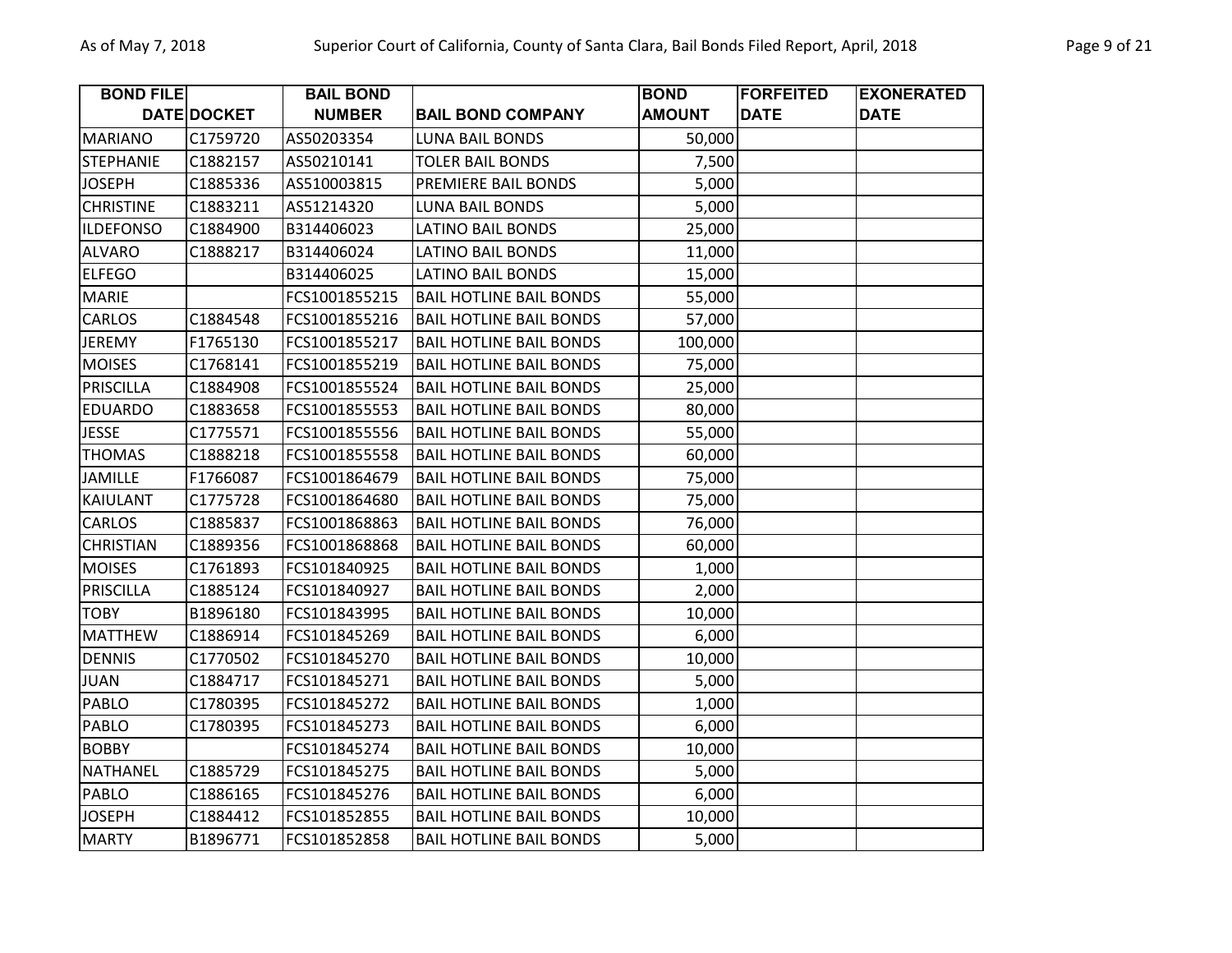| <b>BOND FILE</b>  |             | <b>BAIL BOND</b> |                                | <b>BOND</b>   | <b>FORFEITED</b> | <b>EXONERATED</b> |
|-------------------|-------------|------------------|--------------------------------|---------------|------------------|-------------------|
|                   | DATE DOCKET | <b>NUMBER</b>    | <b>BAIL BOND COMPANY</b>       | <b>AMOUNT</b> | <b>DATE</b>      | <b>DATE</b>       |
| <b>HECTOR</b>     |             | FCS101852859     | <b>BAIL HOTLINE BAIL BONDS</b> | 4,000         |                  |                   |
| <b>ALAN</b>       |             | FCS101857311     | <b>BAIL HOTLINE BAIL BONDS</b> | 5,000         |                  |                   |
| <b>DAVID</b>      | C1886051    | FCS101857312     | <b>BAIL HOTLINE BAIL BONDS</b> | 2,000         |                  |                   |
| <b>DIANE</b>      | C1773870    | FCS101857313     | <b>BAIL HOTLINE BAIL BONDS</b> | 10,000        |                  |                   |
| <b>RAMON</b>      |             | FCS101857314     | <b>BAIL HOTLINE BAIL BONDS</b> | 7,000         |                  |                   |
| <b>RALPH</b>      | F1868518    | FCS101857316     | <b>BAIL HOTLINE BAIL BONDS</b> | 1,000         |                  |                   |
| <b>JOSEPH</b>     | C1889605    | FCS101857317     | <b>BAIL HOTLINE BAIL BONDS</b> | 1,000         | 5/1/2018         |                   |
| <b>JOSEPHINE</b>  | C1508014    | FCS101868184     | <b>BAIL HOTLINE BAIL BONDS</b> | 2,000         | 5/3/2018         |                   |
| RAMIRO            | C1886848    | FCS101868185     | <b>BAIL HOTLINE BAIL BONDS</b> | 5,000         |                  |                   |
| <b>JENNIFER</b>   |             | FCS101868187     | <b>BAIL HOTLINE BAIL BONDS</b> | 10,000        |                  |                   |
| VANESSA           |             | FCS101868189     | <b>BAIL HOTLINE BAIL BONDS</b> | 5,000         |                  |                   |
| <b>ROBERTO</b>    | C1771560    | FCS101868190     | <b>BAIL HOTLINE BAIL BONDS</b> | 10,000        |                  |                   |
| <b>RALPH</b>      | F1867854    | FCS101868191     | <b>BAIL HOTLINE BAIL BONDS</b> | 10,000        |                  |                   |
| <b>JOEY</b>       | C1885419    | FCS101868192     | <b>BAIL HOTLINE BAIL BONDS</b> | 1,000         |                  |                   |
| <b>CHRISTIAN</b>  | C1886069    | FCS1501855884    | <b>BAIL HOTLINE BAIL BONDS</b> | 105,000       |                  |                   |
| <b>RICHARD</b>    | C1775155    | FCS1501865019    | <b>BAIL HOTLINE BAIL BONDS</b> | 90,000        |                  |                   |
| <b>KRISTOPHER</b> | C1883725    | FCS1501865020    | <b>BAIL HOTLINE BAIL BONDS</b> | 61,000        |                  |                   |
| <b>RICHARD</b>    | C1881227    | FCS2001855990    | <b>BAIL HOTLINE BAIL BONDS</b> | 135,000       |                  |                   |
| <b>EDWARD</b>     | B1897148    | FCS2001855991    | <b>BAIL HOTLINE BAIL BONDS</b> | 150,000       |                  |                   |
| <b>VICTOR</b>     | C1765031    | FCS2001855992    | <b>BAIL HOTLINE BAIL BONDS</b> | 200,000       |                  |                   |
| <b>PATRICK</b>    |             | FCS2001856006    | <b>BAIL HOTLINE BAIL BONDS</b> | 155,000       |                  |                   |
| <b>JONATHAN</b>   |             | FCS251823167     | #2 BAIL BOND COWBOYS           | 25,000        |                  |                   |
| <b>HAN</b>        |             | FCS251848764     | <b>BAIL HOTLINE BAIL BONDS</b> | 20,000        |                  |                   |
| <b>YVONNE</b>     |             | FCS251848765     | <b>BAIL HOTLINE BAIL BONDS</b> | 10,000        |                  |                   |
| <b>JOSE</b>       |             | FCS251848766     | <b>BAIL HOTLINE BAIL BONDS</b> | 16,000        |                  |                   |
| <b>VICTOR</b>     | C1772090    | FCS251848767     | <b>BAIL HOTLINE BAIL BONDS</b> | 20,000        |                  |                   |
| <b>BRITTANY</b>   | C1653870    | FCS251848768     | <b>BAIL HOTLINE BAIL BONDS</b> | 25,000        |                  |                   |
| <b>EDUARDO</b>    |             | FCS251848769     | <b>BAIL HOTLINE BAIL BONDS</b> | 25,000        |                  |                   |
| <b>ANTHONY</b>    | C1889327    | FCS251848770     | <b>BAIL HOTLINE BAIL BONDS</b> | 2,000         | 5/1/2018         |                   |
| <b>CHRISTIAN</b>  | C1635977    | FCS251848771     | <b>BAIL HOTLINE BAIL BONDS</b> | 10,000        |                  |                   |
| <b>ROBERT</b>     |             | FCS251848772     | <b>BAIL HOTLINE BAIL BONDS</b> | 25,000        |                  |                   |
| <b>CHERISE</b>    | C1518529    | FCS251853751     | <b>BAIL HOTLINE BAIL BONDS</b> | 25,000        |                  |                   |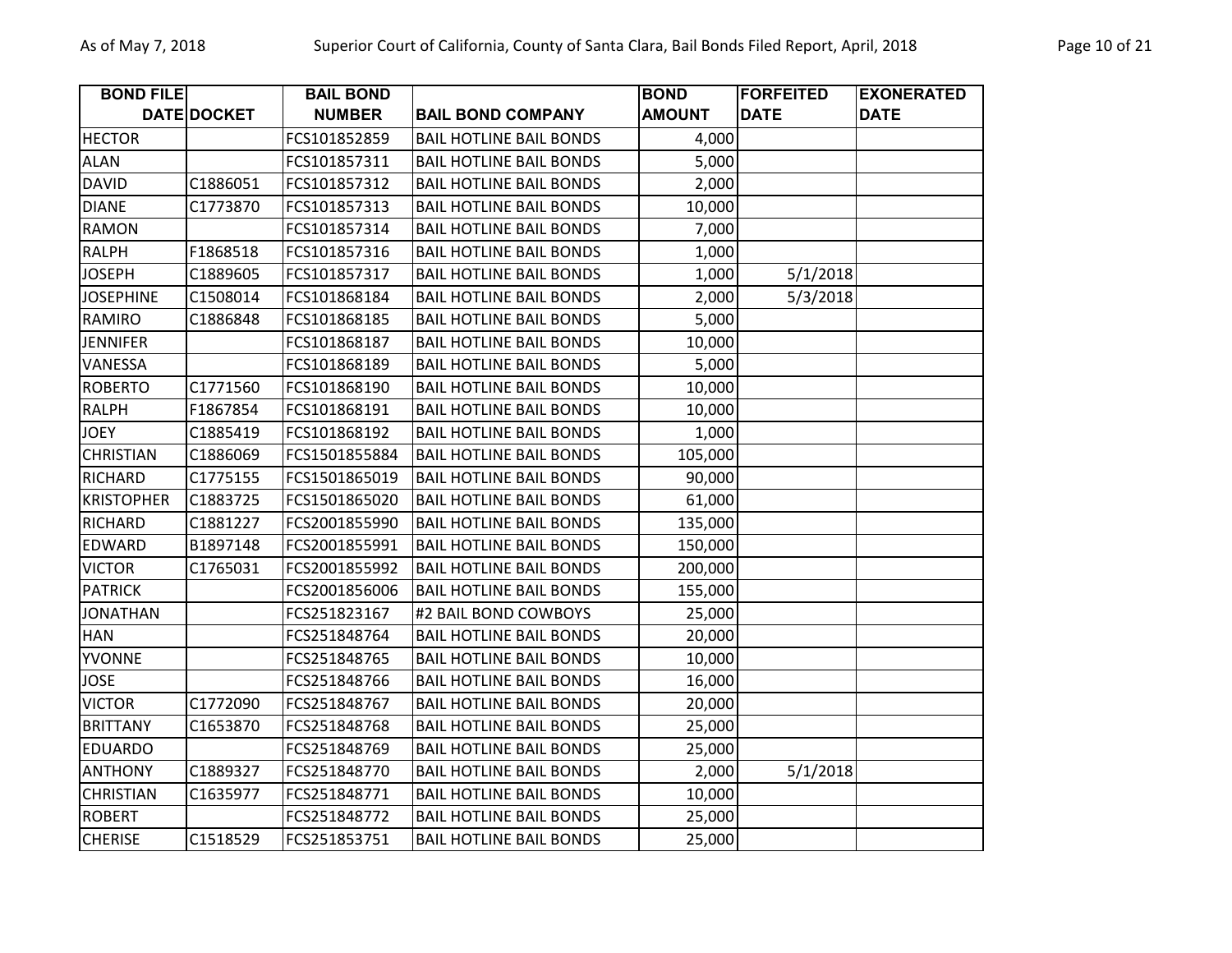| <b>BOND FILE</b> |             | <b>BAIL BOND</b> |                                   | <b>BOND</b>   | <b>FORFEITED</b> | <b>EXONERATED</b> |
|------------------|-------------|------------------|-----------------------------------|---------------|------------------|-------------------|
|                  | DATE DOCKET | <b>NUMBER</b>    | <b>BAIL BOND COMPANY</b>          | <b>AMOUNT</b> | <b>DATE</b>      | <b>DATE</b>       |
| <b>ERIC</b>      |             | FCS251854203     | <b>BAIL HOTLINE BAIL BONDS</b>    | 25,000        |                  |                   |
| <b>LUIS</b>      | B1793204    | FCS251854401     | <b>BAIL HOTLINE BAIL BONDS</b>    | 15,000        |                  |                   |
| KAIULANI         | C1777420    | FCS251854402     | <b>BAIL HOTLINE BAIL BONDS</b>    | 20,000        |                  |                   |
| <b>ROBERTO</b>   | C1887229    | FCS251854403     | <b>BAIL HOTLINE BAIL BONDS</b>    | 21,000        |                  |                   |
| <b>JESUS</b>     |             | FCS251854406     | <b>BAIL HOTLINE BAIL BONDS</b>    | 25,000        |                  |                   |
| <b>DAVID</b>     | C1883669    | FCS251854407     | <b>BAIL HOTLINE BAIL BONDS</b>    | 25,000        |                  |                   |
| <b>MANUEL</b>    |             | FCS251854408     | <b>BAIL HOTLINE BAIL BONDS</b>    | 25,000        |                  |                   |
| <b>ROBERT</b>    | C1885720    | FCS251854409     | <b>BAIL HOTLINE BAIL BONDS</b>    | 25,000        |                  |                   |
| <b>JOSE</b>      | C1777833    | FCS251854410     | <b>BAIL HOTLINE BAIL BONDS</b>    | 11,000        |                  |                   |
| <b>TERRY</b>     | B1795066    | FCS251857543     | <b>BAIL HOTLINE BAIL BONDS</b>    | 15,000        |                  | 4/30/2018         |
| <b>JACOB</b>     |             | FCS251857641     | <b>BAIL HOTLINE BAIL BONDS</b>    | 25,000        |                  |                   |
| <b>TOMAS</b>     | F1868116    | FCS251857642     | <b>BAIL HOTLINE BAIL BONDS</b>    | 15,000        | 5/1/2018         |                   |
| <b>ANDRES</b>    |             | FCS251857644     | <b>BAIL HOTLINE BAIL BONDS</b>    | 25,000        |                  |                   |
| <b>DANIEL</b>    |             | FCS251857645     | <b>BAIL HOTLINE BAIL BONDS</b>    | 25,000        |                  |                   |
| <b>JOHNNY</b>    |             | FCS251857646     | <b>BAIL HOTLINE BAIL BONDS</b>    | 20,000        |                  |                   |
| <b>ELBERT</b>    | C1888346    | FCS251857647     | <b>BAIL HOTLINE BAIL BONDS</b>    | 11,000        |                  |                   |
| <b>MICHAEL</b>   |             | FCS251857648     | <b>BAIL HOTLINE BAIL BONDS</b>    | 25,000        |                  |                   |
| <b>ELBERT</b>    | C1647262    | FCS251857650     | <b>BAIL HOTLINE BAIL BONDS</b>    | 25,000        |                  |                   |
| <b>JIMMY</b>     |             | FCS251857653     | <b>BAIL HOTLINE BAIL BONDS</b>    | 20,000        |                  |                   |
| <b>ALVARO</b>    |             | FCS501823168     | #2 BAIL BOND COWBOYS              | 25,000        |                  |                   |
| <b>STACY</b>     |             | FCS501823174     | #2 BAIL BOND COWBOYS              | 35,000        |                  |                   |
| <b>JOSEMARIA</b> | C1884693    | FCS501852138     | <b>BAIL HOTLINE BAIL BONDS</b>    | 50,000        |                  |                   |
| <b>EMMANUEL</b>  | C1772138    | FCS501855011     | <b>BAIL HOTLINE BAIL BONDS</b>    | 50,000        |                  |                   |
| <b>DONNELL</b>   | C1490872    | FCS501855013     | <b>BAIL HOTLINE BAIL BONDS</b>    | 50,000        |                  | 4/12/2018         |
| <b>MARK</b>      |             | FCS501855015     | <b>BAIL HOTLINE BAIL BONDS</b>    | 50,000        |                  |                   |
| <b>ALAN</b>      |             | FCS501855017     | <b>BAIL HOTLINE BAIL BONDS</b>    | 50,000        |                  |                   |
| <b>DAVID</b>     | C1766131    | FCS501855028     | <b>BAIL HOTLINE BAIL BONDS</b>    | 45,000        |                  |                   |
| <b>SOFIA</b>     | B1895941    | FCS501857677     | <b>BAIL HOTLINE BAIL BONDS</b>    | 50,000        |                  |                   |
| <b>MELANIE</b>   | B1687281    | FCS501862995     | <b>BAIL HOTLINE BAIL BONDS</b>    | 25,000        |                  |                   |
| PHILLIP          | C1881376    | FCS501866971     | <b>MARTINEZ FAMILY BAIL BONDS</b> | 50,000        |                  |                   |
| RAMIRO           |             | FCS501869323     | <b>BAIL HOTLINE BAIL BONDS</b>    | 26,000        |                  |                   |
| <b>ERIN</b>      |             | FCS501869325     | <b>BAIL HOTLINE BAIL BONDS</b>    | 26,000        |                  |                   |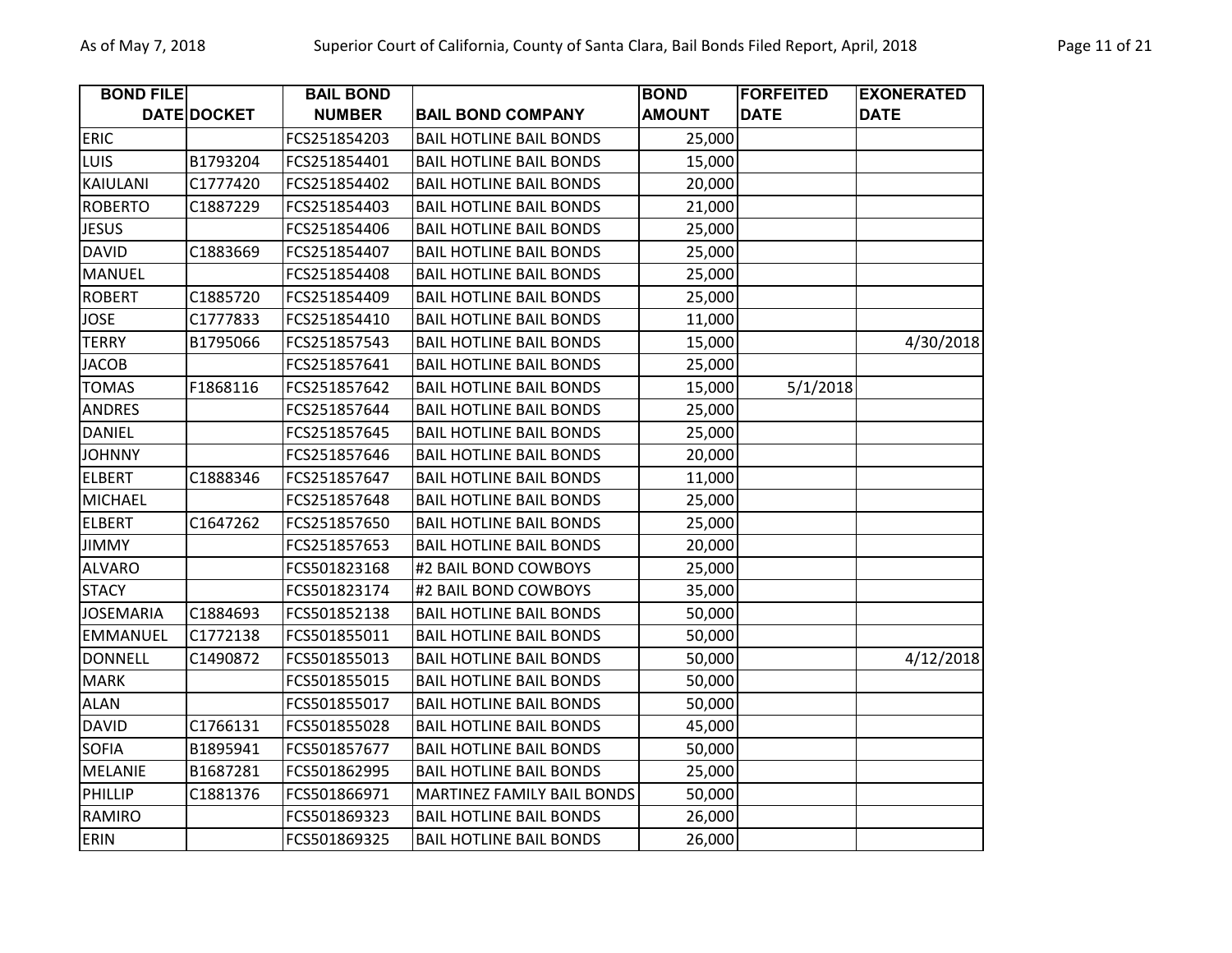| <b>BOND FILE</b>  |                    | <b>BAIL BOND</b>   |                                     | <b>BOND</b>   | <b>FORFEITED</b> | <b>EXONERATED</b> |
|-------------------|--------------------|--------------------|-------------------------------------|---------------|------------------|-------------------|
|                   | <b>DATE DOCKET</b> | <b>NUMBER</b>      | <b>BAIL BOND COMPANY</b>            | <b>AMOUNT</b> | <b>DATE</b>      | <b>DATE</b>       |
| <b>CARLOS</b>     | C1885439           | FCS501869326       | <b>BAIL HOTLINE BAIL BONDS</b>      | 50,000        |                  |                   |
| <b>JOSEPHINE</b>  | C1362678           | FCS501869328       | <b>BAIL HOTLINE BAIL BONDS</b>      | 35,000        | 5/3/2018         |                   |
| <b>AUSTIN</b>     | C1882254           | FCS501869329       | <b>BAIL HOTLINE BAIL BONDS</b>      | 40,000        |                  |                   |
| <b>ALFREDO</b>    | B1793722           | FCS501869330       | <b>BAIL HOTLINE BAIL BONDS</b>      | 50,000        |                  |                   |
| <b>STANLEY</b>    | C1889188           | FCS501869331       | <b>BAIL HOTLINE BAIL BONDS</b>      | 50,000        |                  |                   |
| SALOMON           | C1889251           | FCS501869332       | <b>BAIL HOTLINE BAIL BONDS</b>      | 25,000        |                  |                   |
| <b>RAYSHAWN</b>   | B1897259           | FCS5251857652      | <b>BAIL HOTLINE BAIL BONDS</b>      | 16,000        |                  |                   |
| AARON             | C1886004           | IS100K59044        | 510 BAIL BOND                       | 100,000       |                  |                   |
| <b>OLEKSII</b>    |                    | 216694 IS150K6831  | <b>VIP BAIL BONDS</b>               | 30,000        |                  |                   |
| <b>MYKHAILO</b>   |                    | 216694 IS250K16080 | <b>VIP BAIL BONDS</b>               | 125,000       |                  |                   |
| ALEJANDRO         |                    | IS30K213619        | 510 BAIL BOND                       | 25,000        |                  |                   |
| <b>JENNIFER</b>   |                    | IS30K215141        | <b>AMIGO BAIL BONDS</b>             | 25,000        |                  |                   |
| <b>CONCEPCION</b> |                    | IS30K215142        | <b>AMIGO BAIL BONDS</b>             | 25,000        |                  |                   |
| <b>JOSE</b>       |                    | IS30K215995        | <b>AMIGO BAIL BONDS</b>             | 20,000        |                  |                   |
| <b>SUNNY</b>      |                    | IS50K132089        | <b>CURT BULLOCH, BAIL AGENT LIC</b> | 37,000        |                  |                   |
| <b>RICARDO</b>    |                    | IS50K133030        | <b>AMIGO BAIL BONDS</b>             | 20,000        |                  |                   |
| <b>NEIL</b>       |                    | IS50K135922        | METRO ONE, INC                      | 25,000        |                  |                   |
| <b>MARCOS</b>     |                    | PC3001330513       | <b>EDUARDO GUILARTE LIC# 18437</b>  | 25,000        |                  |                   |
| <b>DAWAN</b>      | C1640555           | SV1004896968       | <b>ALADDIN BAIL BONDS</b>           | 100,000       | 4/9/2018         |                   |
| CORALYNN          | C1888218           | SV1004899461       | <b>ALADDIN BAIL BONDS</b>           | 75,000        |                  |                   |
| ALEXANDRA         | C1754247           | SV1004902134       | <b>ALADDIN BAIL BONDS</b>           | 100,000       |                  |                   |
| MAJID             | C1887831           | SV1004902251       | <b>ALADDIN BAIL BONDS</b>           | 100,000       |                  |                   |
| <b>REESHA</b>     | C1888682           | SV1004902668       | <b>ALADDIN BAIL BONDS</b>           | 100,000       |                  |                   |
| <b>LUIS</b>       | C1885078           | SV1004902782       | <b>ALADDIN BAIL BONDS</b>           | 60,000        |                  |                   |
| <b>CLAUDIA</b>    | C1778726           | SV1004903203       | <b>ALADDIN BAIL BONDS</b>           | 35,000        |                  |                   |
| <b>JERSON</b>     |                    | SV1004903263       | <b>ALADDIN BAIL BONDS</b>           | 75,000        |                  |                   |
| <b>JULIO</b>      | C1889177           | SV1004903708       | <b>ALADDIN BAIL BONDS</b>           | 56,000        |                  |                   |
| <b>GARIK</b>      |                    | SV1004905978       | <b>ALADDIN BAIL BONDS</b>           | 51,000        |                  |                   |
| MOHAMMADAC1885314 |                    | SV104897268        | <b>ALADDIN BAIL BONDS</b>           | 10,000        |                  |                   |
| <b>ZICO</b>       | C1884656           | SV104898085        | <b>ALADDIN BAIL BONDS</b>           | 10,000        |                  | 4/25/2018         |
| <b>ROSEANN</b>    | C1884884           | SV104898144        | <b>ALADDIN BAIL BONDS</b>           | 6,000         |                  |                   |
| <b>DAVID</b>      | C1884633           | SV104898720        | <b>ALADDIN BAIL BONDS</b>           | 6,000         | 5/1/2018         |                   |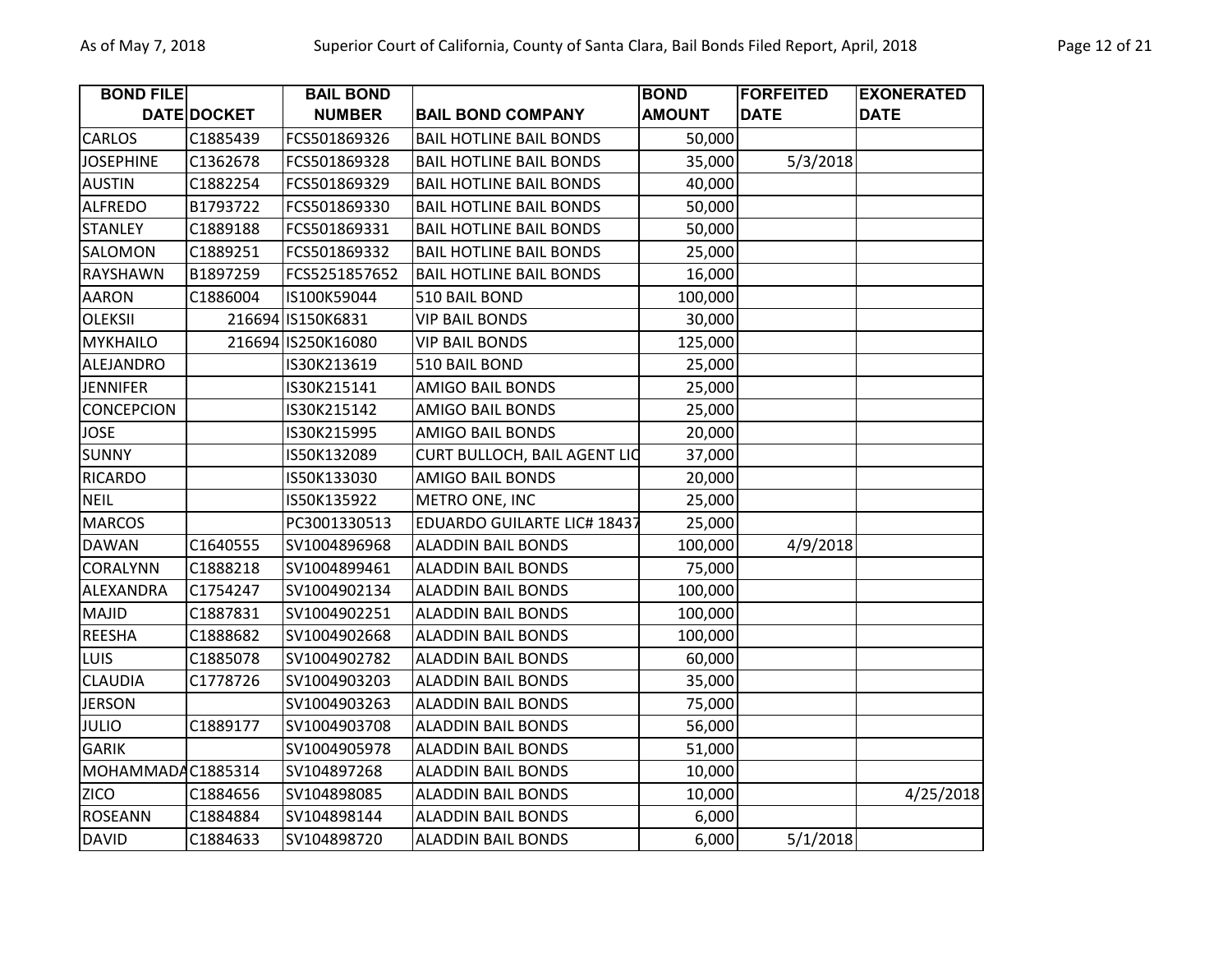| <b>BOND FILE</b> |             | <b>BAIL BOND</b> |                           | <b>BOND</b>   | <b>FORFEITED</b> | <b>EXONERATED</b> |
|------------------|-------------|------------------|---------------------------|---------------|------------------|-------------------|
|                  | DATE DOCKET | <b>NUMBER</b>    | <b>BAIL BOND COMPANY</b>  | <b>AMOUNT</b> | <b>DATE</b>      | <b>DATE</b>       |
| <b>ALAN</b>      | C1885993    | SV104899375      | <b>ALADDIN BAIL BONDS</b> | 6,000         | 4/11/2018        | 4/11/2018         |
| <b>CORY</b>      |             | SV104899411      | <b>ALADDIN BAIL BONDS</b> | 5,000         |                  |                   |
| <b>DANIEL</b>    |             | SV104899641      | <b>ALADDIN BAIL BONDS</b> | 10,000        |                  |                   |
| <b>PEDRO</b>     | C1883048    | SV104900107      | <b>ALADDIN BAIL BONDS</b> | 10,000        |                  |                   |
| <b>RACHEL</b>    | C1884432    | SV104900926      | <b>ALADDIN BAIL BONDS</b> | 10,000        |                  |                   |
| <b>EDDIE</b>     | B1896147    | SV104901304      | <b>ALADDIN BAIL BONDS</b> | 10,000        |                  |                   |
| <b>JUSTICE</b>   | B1896791    | SV104901359      | <b>ALADDIN BAIL BONDS</b> | 10,000        |                  |                   |
| <b>WILISHA</b>   | C1881186    | SV104901371      | <b>ALADDIN BAIL BONDS</b> | 10,000        |                  |                   |
| <b>JUAN</b>      | C1886277    | SV104901431      | <b>ALADDIN BAIL BONDS</b> | 10,000        |                  |                   |
| <b>COHLTON</b>   |             | SV104901451      | <b>ALADDIN BAIL BONDS</b> | 10,000        |                  |                   |
| <b>NORMA</b>     | C1763612    | SV104901495      | <b>ALADDIN BAIL BONDS</b> | 10,000        |                  |                   |
| ABRAHAM          | C1884375    | SV104901502      | <b>ALADDIN BAIL BONDS</b> | 10,000        |                  |                   |
| <b>HENRY</b>     |             | SV104901515      | <b>ALADDIN BAIL BONDS</b> | 5,000         |                  |                   |
| <b>ANDRES</b>    | C1885171    | SV104901537      | <b>ALADDIN BAIL BONDS</b> | 1,000         |                  |                   |
| SALINA           | C1887747    | SV104901929      | <b>ALADDIN BAIL BONDS</b> | 10,000        | 4/18/2018        |                   |
| AMARPREET        |             | SV104902048      | <b>ALADDIN BAIL BONDS</b> | 10,000        |                  |                   |
| <b>CHRISTIAN</b> | C1888641    | SV104902545      | <b>ALADDIN BAIL BONDS</b> | 10,000        |                  |                   |
| <b>JAVIER</b>    | C1888724    | SV104903202      | <b>ALADDIN BAIL BONDS</b> | 5,000         |                  |                   |
| <b>MARQUES</b>   | C1770068    | SV104903303      | <b>ALADDIN BAIL BONDS</b> | 10,000        |                  |                   |
| <b>HEYDI</b>     |             | SV104903321      | <b>ALADDIN BAIL BONDS</b> | 10,000        |                  |                   |
| <b>MANUEL</b>    |             | SV104903584      | <b>ALADDIN BAIL BONDS</b> | 10,000        |                  |                   |
| ANDRE            | C1763969    | SV104903943      | <b>ALADDIN BAIL BONDS</b> | 10,000        |                  |                   |
| <b>LAWRENCE</b>  | C1779590    | SV104904270      | <b>ALADDIN BAIL BONDS</b> | 10,000        |                  |                   |
| <b>BENJAMIN</b>  | C1887178    | SV104904475      | <b>ALADDIN BAIL BONDS</b> | 10,000        |                  |                   |
| <b>RICHARD</b>   | C1245328    | SV104904666      | <b>ALADDIN BAIL BONDS</b> | 10,000        |                  |                   |
| <b>PAUL</b>      |             | SV104905804      | <b>ALADDIN BAIL BONDS</b> | 10,000        |                  |                   |
| <b>JUAN</b>      | C1888605    | SV104905856      | <b>ALADDIN BAIL BONDS</b> | 10,000        |                  |                   |
| VEEJAY           |             | SV1504899590     | <b>ALADDIN BAIL BONDS</b> | 100,000       |                  |                   |
| <b>JUAN</b>      | C1889044    | SV1504903987     | <b>ALADDIN BAIL BONDS</b> | 105,000       |                  |                   |
| <b>GEORGE</b>    |             | SV254839339      | <b>ALADDIN BAIL BONDS</b> | 25,000        |                  |                   |
| SAMUEL           |             | SV254863242      | <b>ALADDIN BAIL BONDS</b> | 10,000        |                  |                   |
| <b>LUIS</b>      |             | SV254880880      | <b>ALADDIN BAIL BONDS</b> | 5,000         |                  |                   |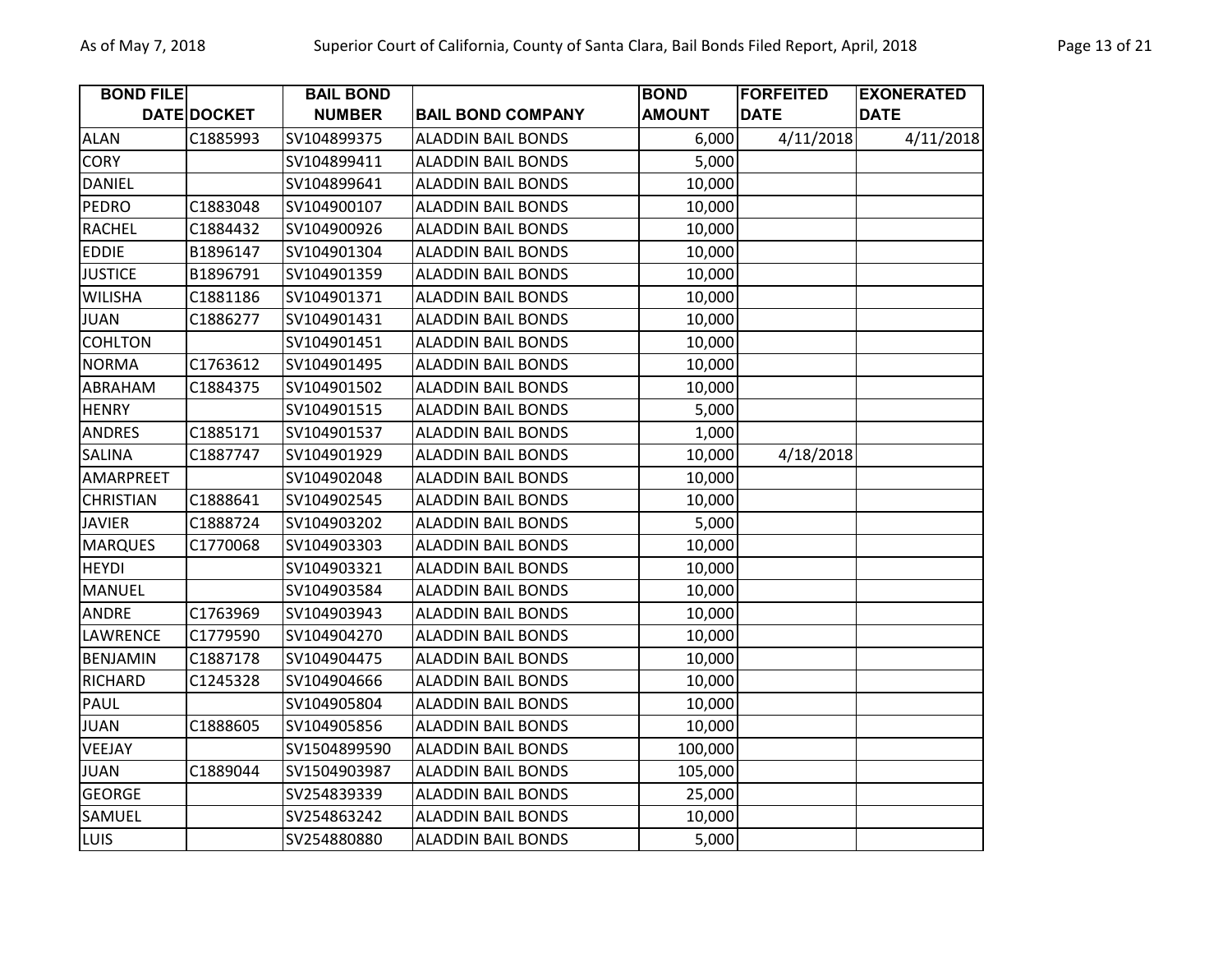| <b>BOND FILE</b>   |             | <b>BAIL BOND</b> |                           | <b>BOND</b>   | <b>FORFEITED</b> | <b>EXONERATED</b> |
|--------------------|-------------|------------------|---------------------------|---------------|------------------|-------------------|
|                    | DATE DOCKET | <b>NUMBER</b>    | <b>BAIL BOND COMPANY</b>  | <b>AMOUNT</b> | <b>DATE</b>      | <b>DATE</b>       |
| <b>JOSE</b>        |             | SV254891484      | <b>ALADDIN BAIL BONDS</b> | 15,000        |                  |                   |
| CRYSTAL            | B1794904    | SV254895894      | <b>ALADDIN BAIL BONDS</b> | 15,000        | 5/2/2018         |                   |
| <b>SIMON</b>       | C1480856    | SV254896146      | <b>ALADDIN BAIL BONDS</b> | 20,000        | 4/18/2018        |                   |
| <b>DUSTIN</b>      | C1884743    | SV254898352      | <b>ALADDIN BAIL BONDS</b> | 10,000        |                  |                   |
| <b>VICTOR</b>      | C1884890    | SV254898473      | <b>ALADDIN BAIL BONDS</b> | 10,000        |                  |                   |
| <b>REYNALDO</b>    | C1885380    | SV254898920      | <b>ALADDIN BAIL BONDS</b> | 12,500        |                  |                   |
| JAIME              | B1897053    | SV254898934      | <b>ALADDIN BAIL BONDS</b> | 25,000        | 5/1/2018         |                   |
| <b>MICHAEL</b>     |             | SV254899093      | <b>ALADDIN BAIL BONDS</b> | 25,000        |                  |                   |
| <b>JOSEPH</b>      | C1884746    | SV254899125      | <b>ALADDIN BAIL BONDS</b> | 25,000        |                  |                   |
| VALERIE            |             | SV254899376      | <b>ALADDIN BAIL BONDS</b> | 10,000        |                  |                   |
| <b>JOHANNA</b>     |             | SV254899505      | <b>ALADDIN BAIL BONDS</b> | 10,000        |                  |                   |
| <b>CHRISTOPHER</b> |             | SV254899657      | <b>ALADDIN BAIL BONDS</b> | 10,000        |                  |                   |
| <b>GLENN</b>       |             | SV254899741      | <b>ALADDIN BAIL BONDS</b> | 10,000        |                  |                   |
| <b>ROBERT</b>      | C1884910    | SV254899809      | <b>ALADDIN BAIL BONDS</b> | 25,000        |                  |                   |
| <b>HERNANDEZ</b>   | C1780669    | SV254900070      | <b>ALADDIN BAIL BONDS</b> | 25,000        | 4/5/2018         |                   |
| <b>MARIA</b>       | B1896793    | SV254900345      | <b>ALADDIN BAIL BONDS</b> | 15,000        |                  |                   |
| <b>WILLIAM</b>     |             | SV254900398      | <b>ALADDIN BAIL BONDS</b> | 10,000        |                  |                   |
| <b>JOSE</b>        | C1887775    | SV254900705      | <b>ALADDIN BAIL BONDS</b> | 11,000        |                  |                   |
| <b>PEDRO</b>       | C1777622    | SV254900788      | <b>ALADDIN BAIL BONDS</b> | 15,000        |                  |                   |
| <b>FRANK</b>       |             | SV254900831      | <b>ALADDIN BAIL BONDS</b> | 25,000        |                  |                   |
| <b>JUAN</b>        | C1775021    | SV254900836      | <b>ALADDIN BAIL BONDS</b> | 25,000        |                  |                   |
| <b>MARIA</b>       |             | SV254901052      | <b>ALADDIN BAIL BONDS</b> | 20,000        |                  |                   |
| <b>JEFF</b>        | C1888717    | SV254901069      | <b>ALADDIN BAIL BONDS</b> | 5,000         |                  |                   |
| <b>RYAN</b>        |             | SV254901070      | <b>ALADDIN BAIL BONDS</b> | 25,000        |                  |                   |
| <b>JOSE</b>        |             | SV254901255      | <b>ALADDIN BAIL BONDS</b> | 15,000        |                  |                   |
| <b>WILISHA</b>     | C1888463    | SV254901344      | <b>ALADDIN BAIL BONDS</b> | 11,000        |                  |                   |
| <b>NORMA</b>       | C1763612    | SV254901494      | <b>ALADDIN BAIL BONDS</b> | 25,000        |                  |                   |
| <b>STEVEN</b>      | C1884491    | SV254901558      | <b>ALADDIN BAIL BONDS</b> | 25,000        |                  |                   |
| <b>GREGORY</b>     |             | SV254901628      | <b>ALADDIN BAIL BONDS</b> | 25,000        |                  |                   |
| <b>ANTHONY</b>     |             | SV254901691      | <b>ALADDIN BAIL BONDS</b> | 13,000        |                  |                   |
| <b>ALEX</b>        | C1885718    | SV254901705      | <b>ALADDIN BAIL BONDS</b> | 20,000        |                  |                   |
| <b>KHA</b>         | C1780774    | SV254901839      | <b>ALADDIN BAIL BONDS</b> | 25,000        |                  |                   |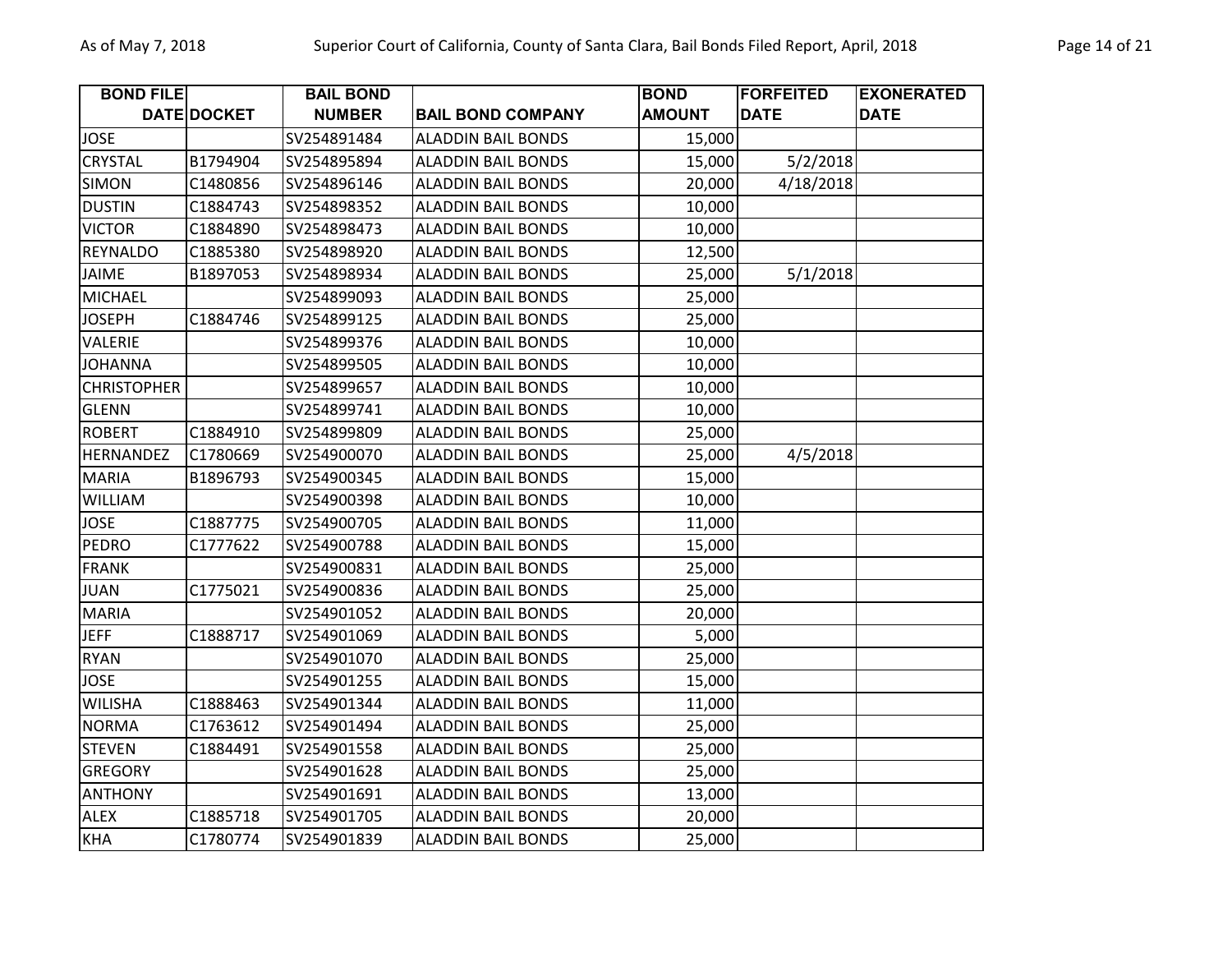| <b>BOND FILE</b> |             | <b>BAIL BOND</b> |                           | <b>BOND</b>   | <b>FORFEITED</b> | <b>EXONERATED</b> |
|------------------|-------------|------------------|---------------------------|---------------|------------------|-------------------|
|                  | DATE DOCKET | <b>NUMBER</b>    | <b>BAIL BOND COMPANY</b>  | <b>AMOUNT</b> | <b>DATE</b>      | <b>DATE</b>       |
| SARAH            |             | SV254901841      | <b>ALADDIN BAIL BONDS</b> | 12,500        |                  |                   |
| <b>FRANK</b>     | C1774192    | SV254901941      | <b>ALADDIN BAIL BONDS</b> | 15,000        |                  |                   |
| <b>FRANK</b>     | C1774583    | SV254901942      | <b>ALADDIN BAIL BONDS</b> | 25,000        |                  |                   |
| <b>FRANK</b>     | C1774583    | SV254901947      | <b>ALADDIN BAIL BONDS</b> | 15,000        |                  |                   |
| <b>KHA</b>       | B1896997    | SV254901954      | <b>ALADDIN BAIL BONDS</b> | 25,000        |                  |                   |
| <b>KARLA</b>     | C1488537    | SV254901990      | <b>ALADDIN BAIL BONDS</b> | 15,000        |                  |                   |
| <b>DANIEL</b>    |             | SV254902071      | <b>ALADDIN BAIL BONDS</b> | 16,000        |                  |                   |
| <b>CAMERON</b>   | C1883181    | SV254902329      | <b>ALADDIN BAIL BONDS</b> | 15,000        |                  |                   |
| <b>GURPREET</b>  | C1779466    | SV254902588      | <b>ALADDIN BAIL BONDS</b> | 15,000        |                  |                   |
| ANDREW           | B1686198    | SV254902589      | <b>ALADDIN BAIL BONDS</b> | 13,000        |                  |                   |
| <b>ERIC</b>      |             | SV254902663      | <b>ALADDIN BAIL BONDS</b> | 25,000        |                  |                   |
| <b>DIANA</b>     | B1896754    | SV254902801      | <b>ALADDIN BAIL BONDS</b> | 15,000        |                  |                   |
| <b>HEBER</b>     | B1896485    | SV254902818      | <b>ALADDIN BAIL BONDS</b> | 15,000        |                  |                   |
| <b>ROBERT</b>    | C9604023    | SV254902889      | <b>ALADDIN BAIL BONDS</b> | 25,000        |                  |                   |
| <b>NICHOLAS</b>  | C1887087    | SV254903041      | <b>ALADDIN BAIL BONDS</b> | 25,000        |                  |                   |
| <b>ALLEN</b>     | C1113072    | SV254903299      | <b>ALADDIN BAIL BONDS</b> | 25,000        |                  |                   |
| <b>REGINALD</b>  | B1790416    | SV254903305      | <b>ALADDIN BAIL BONDS</b> | 20,000        |                  |                   |
| <b>RAYLENE</b>   |             | SV254903367      | <b>ALADDIN BAIL BONDS</b> | 25,000        |                  |                   |
| RANDA            |             | SV254903495      | <b>ALADDIN BAIL BONDS</b> | 20,000        |                  |                   |
| <b>RANDAL</b>    | C1759587    | SV254903674      | <b>ALADDIN BAIL BONDS</b> | 15,000        |                  |                   |
| <b>KARN</b>      |             | SV254903750      | <b>ALADDIN BAIL BONDS</b> | 25,000        |                  |                   |
| <b>TRUNG</b>     | C1885825    | SV254903768      | <b>ALADDIN BAIL BONDS</b> | 11,000        |                  |                   |
| <b>DOMINIC</b>   | C1776980    | SV254903925      | <b>ALADDIN BAIL BONDS</b> | 20,000        |                  |                   |
| <b>MORGAN</b>    |             | SV254904180      | <b>ALADDIN BAIL BONDS</b> | 25,000        |                  |                   |
| <b>JOSALYN</b>   |             | SV254904287      | <b>ALADDIN BAIL BONDS</b> | 10,000        |                  |                   |
| <b>MANUEL</b>    |             | SV254904462      | <b>ALADDIN BAIL BONDS</b> | 20,000        |                  |                   |
| <b>JORGE</b>     |             | SV254904471      | <b>ALADDIN BAIL BONDS</b> | 10,000        |                  |                   |
| <b>DANIEL</b>    | B1795686    | SV254904516      | <b>ALADDIN BAIL BONDS</b> | 25,000        |                  |                   |
| <b>ANICETO</b>   |             | SV254904596      | <b>ALADDIN BAIL BONDS</b> | 20,000        |                  |                   |
| <b>ALBARO</b>    | B1792424    | SV254904746      | <b>ALADDIN BAIL BONDS</b> | 25,000        |                  |                   |
| <b>PHILLIPS</b>  |             | SV254904861      | <b>ALADDIN BAIL BONDS</b> | 10,000        |                  |                   |
| <b>MATHEW</b>    | B1795368    | SV254905076      | <b>ALADDIN BAIL BONDS</b> | 20,000        |                  |                   |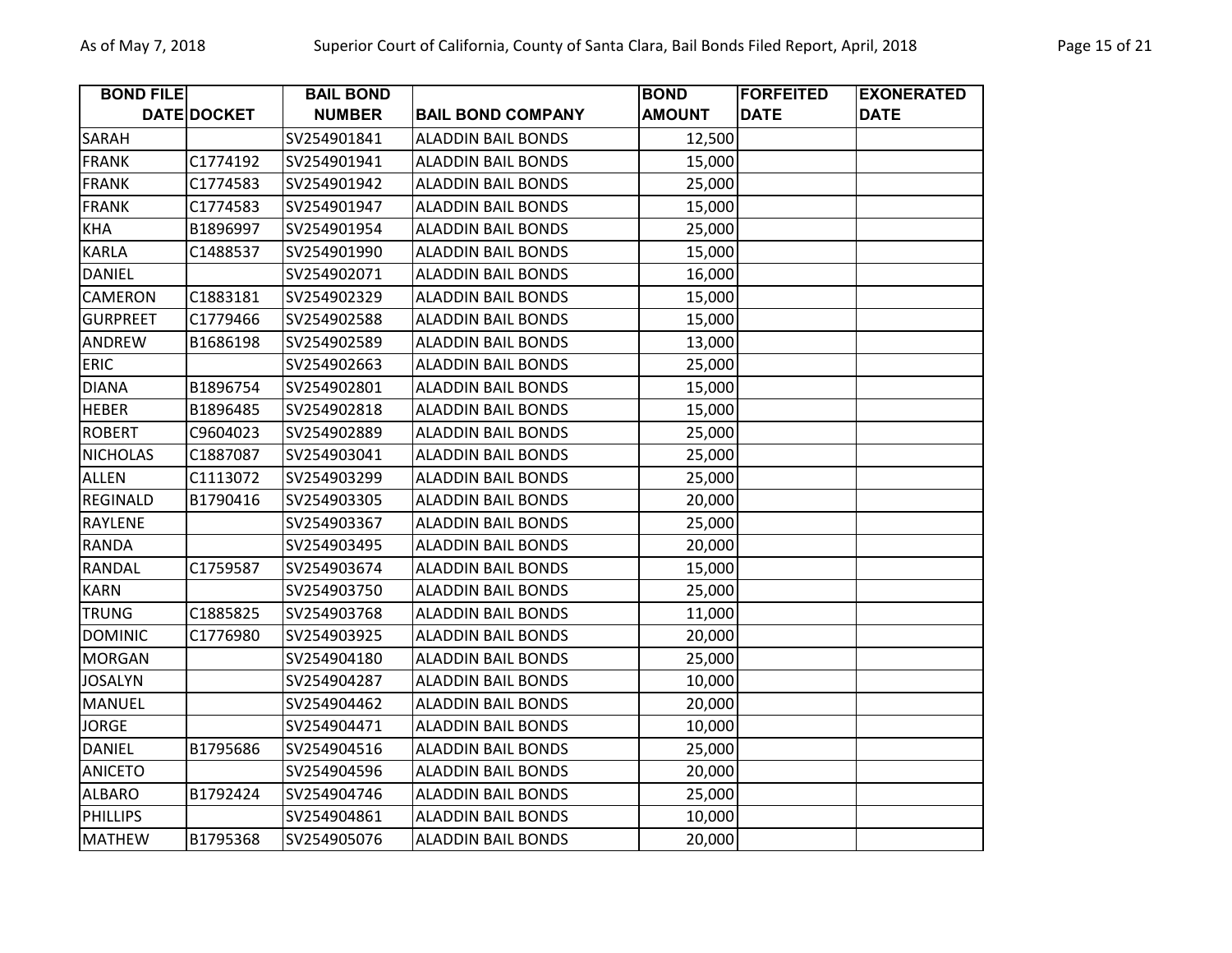| <b>BOND FILE</b>     |                    | <b>BAIL BOND</b> |                           | <b>BOND</b>   | <b>FORFEITED</b> | <b>EXONERATED</b> |
|----------------------|--------------------|------------------|---------------------------|---------------|------------------|-------------------|
|                      | <b>DATE DOCKET</b> | <b>NUMBER</b>    | <b>BAIL BOND COMPANY</b>  | <b>AMOUNT</b> | <b>DATE</b>      | <b>DATE</b>       |
| <b>ANDREA</b>        | C1889603           | SV254905175      | <b>ALADDIN BAIL BONDS</b> | 25,000        |                  |                   |
| <b>JOSE</b>          | C1882031           | SV254905243      | <b>ALADDIN BAIL BONDS</b> | 25,000        |                  |                   |
| <b>KATHERINE</b>     |                    | SV254905254      | <b>ALADDIN BAIL BONDS</b> | 25,000        |                  |                   |
| NADEJA               | B1583399           | SV254905351      | <b>ALADDIN BAIL BONDS</b> | 5,000         | 4/27/2018        |                   |
| LINDSAY              | C1886354           | SV254905369      | <b>ALADDIN BAIL BONDS</b> | 25,000        |                  |                   |
| <b>THOMAS</b>        | C1889513           | SV254905483      | <b>ALADDIN BAIL BONDS</b> | 20,000        |                  |                   |
| YAZMIN               |                    | SV254905718      | <b>ALADDIN BAIL BONDS</b> | 20,000        |                  |                   |
| <b>VINCENT</b>       | C1774677           | SV254905815      | <b>ALADDIN BAIL BONDS</b> | 15,000        |                  |                   |
| <b>ALBERTO</b>       | C1646765           | SV254905816      | <b>ALADDIN BAIL BONDS</b> | 15,000        |                  |                   |
| <b>LERNIK</b>        |                    | SV254905869      | <b>ALADDIN BAIL BONDS</b> | 11,000        |                  |                   |
| <b>CURTIS</b>        |                    | SV254906089      | <b>ALADDIN BAIL BONDS</b> | 20,000        |                  |                   |
| <b>HERNAN</b>        |                    | SV4902894        | <b>ALADDIN BAIL BONDS</b> | 5,000         |                  |                   |
| <b>GUADALUPE</b>     |                    | SV504840508      | <b>ALADDIN BAIL BONDS</b> | 30,000        |                  |                   |
| AMBER                | F1662917           | SV504888127      | <b>ALADDIN BAIL BONDS</b> | 5,000         |                  | 5/2/2018          |
| <b>ROBERT</b>        | F1662780           | SV504897562      | <b>ALADDIN BAIL BONDS</b> | 30,000        |                  |                   |
| <b>LOENORA</b>       | C1770695           | SV504898142      | <b>ALADDIN BAIL BONDS</b> | 20,000        |                  |                   |
| <b>ROBERT</b>        | C1885292           | SV504898294      | <b>ALADDIN BAIL BONDS</b> | 40,000        |                  |                   |
| <b>SHANE</b>         | C1518028           | SV504898659      | <b>ALADDIN BAIL BONDS</b> | 30,000        |                  |                   |
| <b>DAVID</b>         | C1775945           | SV504898717      | <b>ALADDIN BAIL BONDS</b> | 20,000        | 5/2/2018         |                   |
| <b>JUAN</b>          | F1867426           | SV504898863      | <b>ALADDIN BAIL BONDS</b> | 30,000        | 5/1/2018         |                   |
| <b>ROBERTO</b>       |                    | SV504898929      | <b>ALADDIN BAIL BONDS</b> | 31,000        |                  |                   |
| <b>PATRICK</b>       |                    | SV504899001      | <b>ALADDIN BAIL BONDS</b> | 36,000        |                  |                   |
| <b>RUBEN</b>         | B1896954           | SV504899232      | <b>ALADDIN BAIL BONDS</b> | 50,000        |                  |                   |
| <b>TRISHA</b>        | F1662293           | SV504899235      | <b>ALADDIN BAIL BONDS</b> | 35,000        |                  |                   |
| CAYETANO             |                    | SV504899253      | <b>ALADDIN BAIL BONDS</b> | 45,000        |                  |                   |
| <b>MUEEN</b>         | C1885344           | SV504899417      | <b>ALADDIN BAIL BONDS</b> | 25,000        |                  |                   |
| <b>DHEERAJ</b>       |                    | SV504899508      | <b>ALADDIN BAIL BONDS</b> | 25,000        |                  |                   |
| <b>INDRASEN</b>      |                    | SV504899546      | <b>ALADDIN BAIL BONDS</b> | 25,000        |                  |                   |
| ALEJANDRO            |                    | SV504899598      | <b>ALADDIN BAIL BONDS</b> | 25,000        |                  |                   |
| <b>ALINA</b>         |                    | SV504900016      | <b>ALADDIN BAIL BONDS</b> | 25,000        |                  |                   |
| CHRISTOPHER C1888350 |                    | SV504900781      | <b>ALADDIN BAIL BONDS</b> | 35,000        |                  |                   |
| <b>JUAN</b>          |                    | SV504901221      | <b>ALADDIN BAIL BONDS</b> | 25,000        |                  |                   |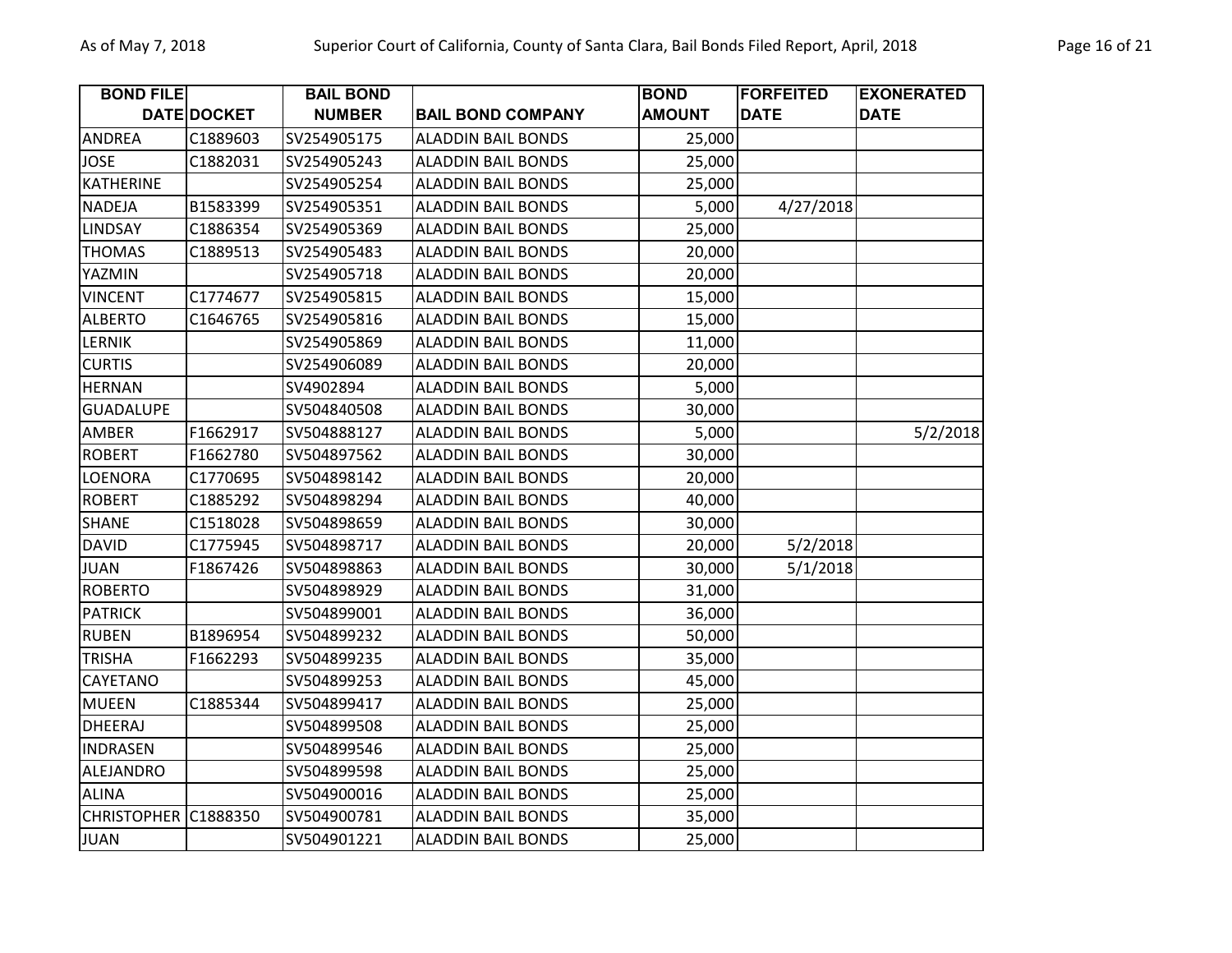| <b>BOND FILE</b> |             | <b>BAIL BOND</b> |                           | <b>BOND</b>   | <b>FORFEITED</b> | <b>EXONERATED</b> |
|------------------|-------------|------------------|---------------------------|---------------|------------------|-------------------|
|                  | DATE DOCKET | <b>NUMBER</b>    | <b>BAIL BOND COMPANY</b>  | <b>AMOUNT</b> | <b>DATE</b>      | <b>DATE</b>       |
| <b>KEZEIA</b>    | C1884388    | SV504901352      | <b>ALADDIN BAIL BONDS</b> | 50,000        |                  |                   |
| <b>HEE</b>       |             | SV504901426      | <b>ALADDIN BAIL BONDS</b> | 30,000        |                  |                   |
| <b>ROBERTO</b>   | C1886789    | SV504901670      | <b>ALADDIN BAIL BONDS</b> | 48,000        | 4/12/2018        |                   |
| <b>NATHAN</b>    |             | SV504901714      | <b>ALADDIN BAIL BONDS</b> | 25,000        |                  |                   |
| ARKADIUSZ        |             | SV504902261      | <b>ALADDIN BAIL BONDS</b> | 25,000        |                  |                   |
| <b>GERZON</b>    | C1888827    | SV504902265      | <b>ALADDIN BAIL BONDS</b> | 40,000        |                  |                   |
| <b>JOHN</b>      |             | SV504902490      | <b>ALADDIN BAIL BONDS</b> | 40,000        |                  |                   |
| <b>JOSE</b>      |             | SV504903045      | <b>ALADDIN BAIL BONDS</b> | 25,000        |                  |                   |
| <b>CLAUDIA</b>   | C1881498    | SV504903230      | <b>ALADDIN BAIL BONDS</b> | 35,000        |                  |                   |
| <b>MIGUEL</b>    |             | SV504903431      | <b>ALADDIN BAIL BONDS</b> | 35,000        |                  |                   |
| <b>TRUNG</b>     | C1885443    | SV504903769      | <b>ALADDIN BAIL BONDS</b> | 30,000        |                  |                   |
| <b>LORENZO</b>   | C1889044    | SV504903928      | <b>ALADDIN BAIL BONDS</b> | 40,000        |                  |                   |
| <b>BRENDA</b>    | C1889044    | SV504903981      | <b>ALADDIN BAIL BONDS</b> | 40,000        |                  |                   |
| <b>MICHAEL</b>   | C1887523    | SV504904040      | <b>ALADDIN BAIL BONDS</b> | 50,000        |                  |                   |
| <b>JADE</b>      |             | SV504904394      | <b>ALADDIN BAIL BONDS</b> | 25,000        |                  |                   |
| <b>PHATH</b>     | C1887533    | SV504904404      | <b>ALADDIN BAIL BONDS</b> | 35,000        |                  |                   |
| <b>ADAN</b>      |             | SV504904982      | <b>ALADDIN BAIL BONDS</b> | 45,000        |                  |                   |
| <b>ENZO</b>      |             | SV504905933      | <b>ALADDIN BAIL BONDS</b> | 25,000        |                  |                   |
| <b>TYLER</b>     |             | SV504906069      | <b>ALADDIN BAIL BONDS</b> | 26,000        |                  |                   |
| PRISCILLA        | C1884538    | SV54898536       | <b>ALADDIN BAIL BONDS</b> | 2,000         |                  |                   |
| SAEDRA           | C1886777    | SV54898806       | <b>ALADDIN BAIL BONDS</b> | 5,000         |                  |                   |
| <b>ERICA</b>     | C1882781    | SV54898921       | <b>ALADDIN BAIL BONDS</b> | 1,000         |                  | 4/12/2018         |
| <b>ERICA</b>     | C1883169    | SV54898924       | <b>ALADDIN BAIL BONDS</b> | 3,000         |                  | 4/12/2018         |
| <b>LISSETTE</b>  | C1767917    | SV54899574       | <b>ALADDIN BAIL BONDS</b> | 5,000         | 5/1/2018         |                   |
| ANDREW           | C1645684    | SV54899954       | <b>ALADDIN BAIL BONDS</b> | 1,000         |                  |                   |
| <b>MARIO</b>     |             | SV549002180      | <b>ALADDIN BAIL BONDS</b> | 2,000         |                  |                   |
| <b>VICKIE</b>    |             | SV54900313       | <b>ALADDIN BAIL BONDS</b> | 5,000         |                  |                   |
| <b>JOSE</b>      | C1886821    | SV54900706       | <b>ALADDIN BAIL BONDS</b> | 3,000         |                  |                   |
| <b>TYAZONA</b>   |             | SV54900783       | <b>ALADDIN BAIL BONDS</b> | 2,000         |                  |                   |
| PAUL             | C1767397    | SV54900841       | <b>ALADDIN BAIL BONDS</b> | 5,000         |                  |                   |
| <b>MARIA</b>     | C1885015    | SV54901042       | <b>ALADDIN BAIL BONDS</b> | 1,000         |                  | 4/10/2018         |
| <b>WILISHA</b>   | C1881014    | SV54901345       | <b>ALADDIN BAIL BONDS</b> | 5,000         | 4/9/2018         |                   |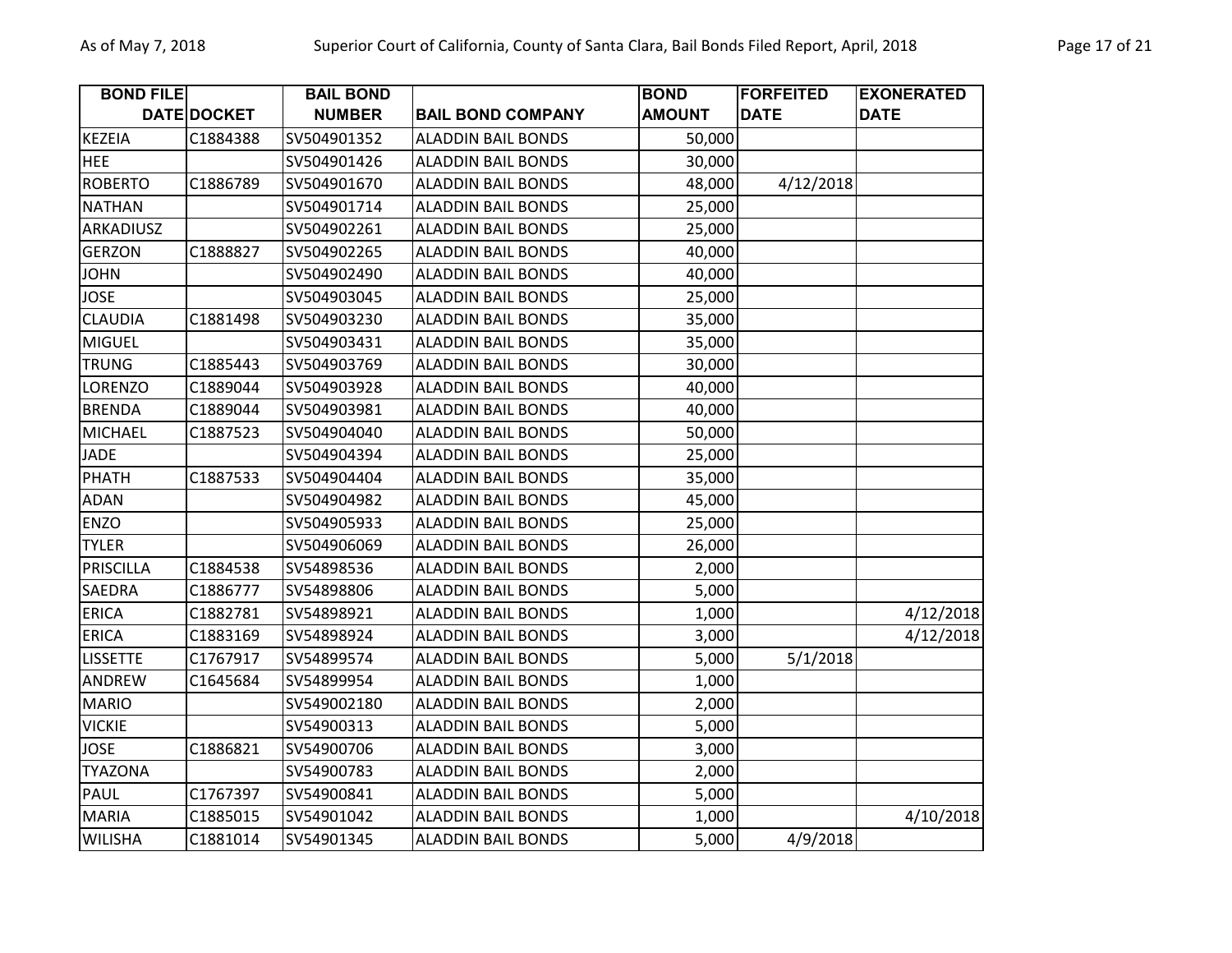| <b>BOND FILE</b>   |                    | <b>BAIL BOND</b> |                                | <b>BOND</b>   | <b>FORFEITED</b> | <b>EXONERATED</b> |
|--------------------|--------------------|------------------|--------------------------------|---------------|------------------|-------------------|
|                    | <b>DATE DOCKET</b> | <b>NUMBER</b>    | <b>BAIL BOND COMPANY</b>       | <b>AMOUNT</b> | <b>DATE</b>      | <b>DATE</b>       |
| <b>WILISHA</b>     | C1881235           | SV54901346       | <b>ALADDIN BAIL BONDS</b>      | 1,000         | 4/9/2018         |                   |
| <b>MARY</b>        | C1517962           | SV54901689       | <b>ALADDIN BAIL BONDS</b>      | 3,000         |                  |                   |
| <b>FRANK</b>       | C1888256           | SV54901940       | <b>ALADDIN BAIL BONDS</b>      | 5,000         |                  |                   |
| <b>VAN</b>         |                    | SV54902191       | <b>ALADDIN BAIL BONDS</b>      | 1,000         |                  |                   |
| <b>CHARLES</b>     | C1881913           | SV54903113       | <b>ALADDIN BAIL BONDS</b>      | 2,000         |                  |                   |
| <b>VICTORIA</b>    | C1779459           | SV54903114       | <b>ALADDIN BAIL BONDS</b>      | 2,000         |                  |                   |
| <b>JOSHUA</b>      | C1888628           | SV54903281       | <b>ALADDIN BAIL BONDS</b>      | 2,000         |                  |                   |
| <b>RAYLENE</b>     |                    | SV54903557       | <b>ALADDIN BAIL BONDS</b>      | 5,000         |                  |                   |
| <b>ROBERTO</b>     | C1889183           | SV54904214       | <b>ALADDIN BAIL BONDS</b>      | 1,000         |                  |                   |
| LAWRENCE           | C1887132           | SV54904271       | <b>ALADDIN BAIL BONDS</b>      | 4,000         |                  |                   |
| <b>LAWRENCE</b>    | C1885582           | SV54904272       | <b>ALADDIN BAIL BONDS</b>      | 4,000         |                  |                   |
| LAWRENCE           | C1886574           | SV54904273       | <b>ALADDIN BAIL BONDS</b>      | 4,000         |                  |                   |
| <b>CHRISTOPHER</b> |                    | SV54905139       | <b>ALADDIN BAIL BONDS</b>      | 1,000         |                  |                   |
| <b>JOSE</b>        | C1889828           | SV54905275       | <b>ALADDIN BAIL BONDS</b>      | 1,000         |                  |                   |
| <b>MELISSA</b>     | C1888652           | SV54905350       | <b>ALADDIN BAIL BONDS</b>      | 2,000         |                  |                   |
| <b>NADEJA</b>      | C1526592           | SV54905391       | <b>ALADDIN BAIL BONDS</b>      | 5,000         |                  |                   |
| <b>NADEJA</b>      | C1525928           | SV54905392       | <b>ALADDIN BAIL BONDS</b>      | 5,000         |                  |                   |
| <b>NADEJA</b>      | C1770953           | SV54905393       | <b>ALADDIN BAIL BONDS</b>      | 3,000         |                  |                   |
| SONIA              |                    | T10050639234     | <b>GOLDEN STATE BAIL BONDS</b> | 20,000        |                  |                   |
| ASIM               |                    | T10050644467     | <b>GOLDEN STATE BAIL BONDS</b> | 25,000        |                  |                   |
| <b>DANIEL</b>      | C1888076           | T100506672935    | <b>BAD BOYS BAIL BONDS</b>     | 70,000        |                  |                   |
| <b>DANE</b>        | F1868272           | T10050669010     | <b>BAD BOYS BAIL BONDS</b>     | 56,000        |                  |                   |
| <b>MARIO</b>       |                    | T10050671542     | <b>BAD BOYS BAIL BONDS</b>     | 60,000        |                  |                   |
| <b>CHRISTOPHER</b> | C1887999           | T10050671752     | <b>BAD BOYS BAIL BONDS</b>     | 85,000        |                  |                   |
| <b>TIFFANY</b>     | C1889322           | T10050672934     | <b>BAD BOYS BAIL BONDS</b>     | 80,000        |                  |                   |
| <b>DANIEL</b>      | C1888076           | T10050672935     | <b>BAD BOYS BAIL BONDS</b>     | 70,000        |                  |                   |
| <b>ADAN</b>        | F1868597           | T10050672936     | <b>BAD BOYS BAIL BONDS</b>     | 86,000        |                  |                   |
| <b>CHARLES</b>     | C1888832           | T10050673148     | <b>BAD BOYS BAIL BONDS</b>     | 100,000       |                  |                   |
| <b>MENG</b>        | C1762643           | T1050649887      | <b>BAD BOYS BAIL BONDS</b>     | 6,000         |                  |                   |
| <b>ANTHONI</b>     | B1795110           | T1050656278      | <b>BAD BOYS BAIL BONDS</b>     | 10,000        |                  |                   |
| <b>SHELBY</b>      |                    | T10506671494     | <b>BAD BOYS BAIL BONDS</b>     | 10,000        |                  |                   |
| <b>EDWIN</b>       | B1895957           | T1050667971      | <b>BAD BOYS BAIL BONDS</b>     | 10,000        |                  | 4/3/2018          |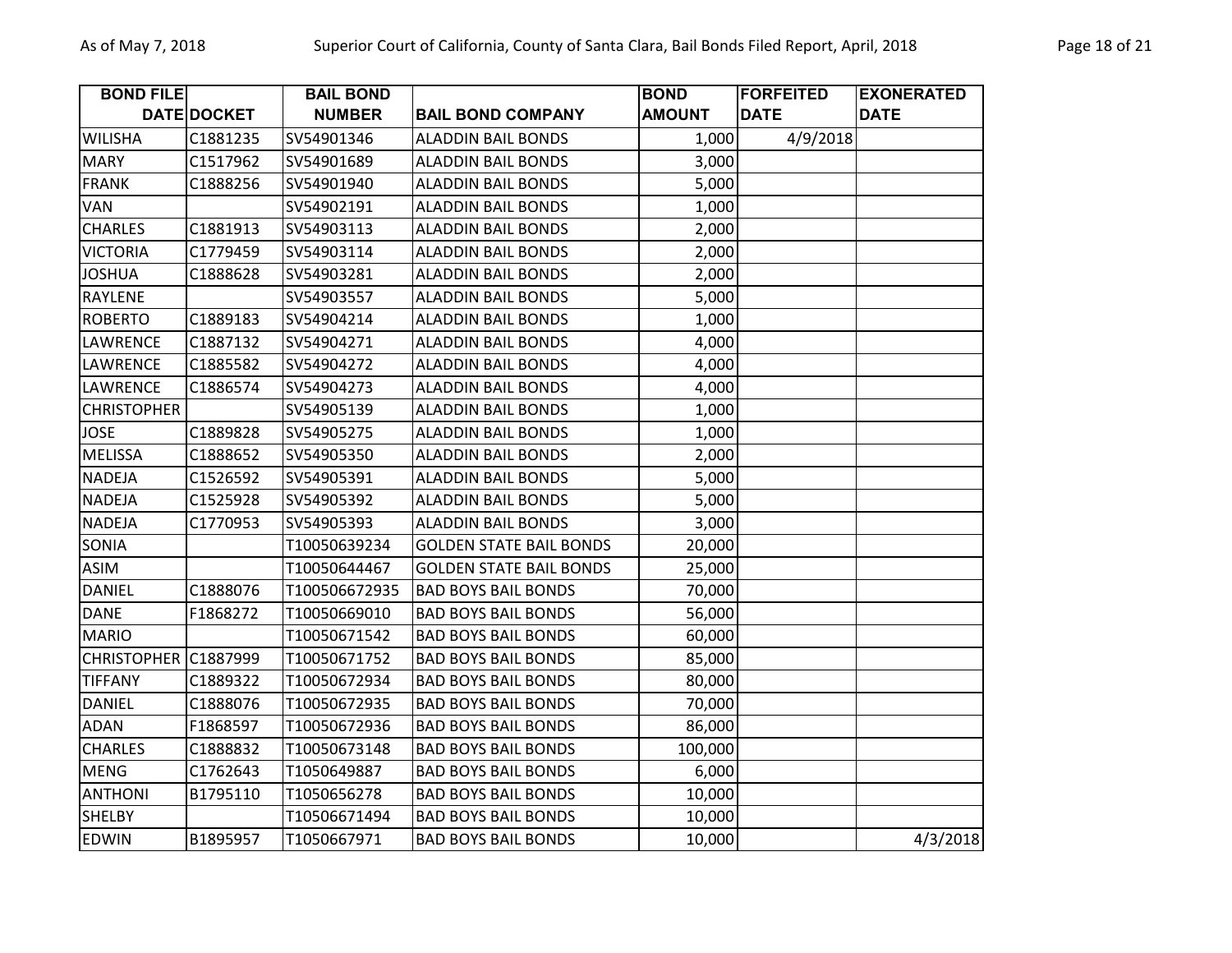| <b>BOND FILE</b>   |             | <b>BAIL BOND</b>   |                                | <b>BOND</b>   | <b>FORFEITED</b> | <b>EXONERATED</b> |
|--------------------|-------------|--------------------|--------------------------------|---------------|------------------|-------------------|
|                    | DATE DOCKET | <b>NUMBER</b>      | <b>BAIL BOND COMPANY</b>       | <b>AMOUNT</b> | <b>DATE</b>      | <b>DATE</b>       |
| <b>RENEE</b>       | C1884807    | T1050668405        | <b>BAD BOYS BAIL BONDS</b>     | 10,000        |                  |                   |
| <b>ELIAZAR</b>     | C1884738    | T1050668978        | <b>BAD BOYS BAIL BONDS</b>     | 10,000        |                  |                   |
| <b>EUGENE</b>      |             | T1050669095        | <b>BAD BOYS BAIL BONDS</b>     | 10,000        |                  |                   |
| <b>APRIL</b>       | C1885868    | T1050669096        | <b>BAD BOYS BAIL BONDS</b>     | 10,000        |                  |                   |
| <b>RUEL</b>        |             | T1050671495        | <b>BAD BOYS BAIL BONDS</b>     | 10,000        |                  |                   |
| ANGEL              | C1773829    | T1050672885        | <b>BAD BOYS BAIL BONDS</b>     | 10,000        |                  |                   |
| <b>ISAI</b>        |             | T1050672887        | <b>BAD BOYS BAIL BONDS</b>     | 10,000        |                  |                   |
| <b>JONATHAN</b>    |             | T1050672888        | <b>BAD BOYS BAIL BONDS</b>     | 7,000         |                  |                   |
| EDWIN              | B1897163    | T1050672889        | <b>BAD BOYS BAIL BONDS</b>     | 10,000        |                  |                   |
| <b>SAMANTHA</b>    | C1778834    | T1050673089        | <b>BAD BOYS BAIL BONDS</b>     | 10,000        | 4/11/2018        |                   |
| <b>JACOB</b>       |             | T1050673090        | <b>BAD BOYS BAIL BONDS</b>     | 10,000        |                  |                   |
| <b>MARTIN</b>      | C1772997    | T1050673091        | <b>BAD BOYS BAIL BONDS</b>     | 6,000         |                  |                   |
| <b>DHARMINDER</b>  | C1779035    | T1050673094        | <b>BAD BOYS BAIL BONDS</b>     | 10,000        |                  |                   |
| <b>TIMOTHY</b>     |             | T1050673334        | <b>BAD BOYS BAIL BONDS</b>     | 10,000        |                  |                   |
| <b>TYLER</b>       |             | 214828 T1050675657 | <b>BAD BOYS BAIL BONDS</b>     | 10,000        |                  |                   |
| <b>MICHAEL</b>     |             | T1050675658        | <b>BAD BOYS BAIL BONDS</b>     | 10,000        |                  |                   |
| <b>AURORA</b>      |             | T1050675661        | <b>BAD BOYS BAIL BONDS</b>     | 10,000        |                  |                   |
| <b>LISA</b>        | B1896351    | T15050664522       | <b>GOLDEN STATE BAIL BONDS</b> | 10,000        |                  |                   |
| <b>MICHAEL</b>     | C1888221    | T1550675050        | <b>GOLDEN STATE BAIL BONDS</b> | 10,000        |                  |                   |
| <b>DONTIA</b>      | C1887706    | T20050669144       | <b>BAD BOYS BAIL BONDS</b>     | 170,000       |                  |                   |
| <b>FREDDY</b>      | C1778669    | T20050672307       | <b>BAD BOYS BAIL BONDS</b>     | 135,000       |                  |                   |
| <b>CHRISTOPHER</b> | C1637343    | T25050644469       | <b>GOLDEN STATE BAIL BONDS</b> | 145,000       |                  |                   |
| <b>WILFRED</b>     | B1896293    | T2550664414        | <b>BAD BOYS BAIL BONDS</b>     | 15,000        |                  |                   |
| PAUL               | C1769754    | T2550664744        | <b>BAD BOYS BAIL BONDS</b>     | 15,000        |                  |                   |
| <b>DENISE</b>      | C1885159    | T2550668416        | <b>BAD BOYS BAIL BONDS</b>     | 15,000        |                  | 4/24/2018         |
| <b>MARTIN</b>      | B1795607    | T2550668417        | <b>BAD BOYS BAIL BONDS</b>     | 15,000        | 5/3/2018         |                   |
| <b>DAVID</b>       |             | T2550668986        | <b>BAD BOYS BAIL BONDS</b>     | 15,000        |                  |                   |
| LAUDEMER           |             | T2550668988        | <b>BAD BOYS BAIL BONDS</b>     | 10,000        |                  |                   |
| <b>KEVIN</b>       | C1514707    | T2550668989        | <b>BAD BOYS BAIL BONDS</b>     | 25,000        |                  |                   |
| PERLA              |             | T2550669114        | <b>BAD BOYS BAIL BONDS</b>     | 25,000        |                  |                   |
| <b>CORINA</b>      | F1556775    | T2550669115        | <b>BAD BOYS BAIL BONDS</b>     | 16,000        |                  | 5/1/2018          |
| <b>RATILA</b>      |             | T2550671506        | <b>BAD BOYS BAIL BONDS</b>     | 25,000        |                  |                   |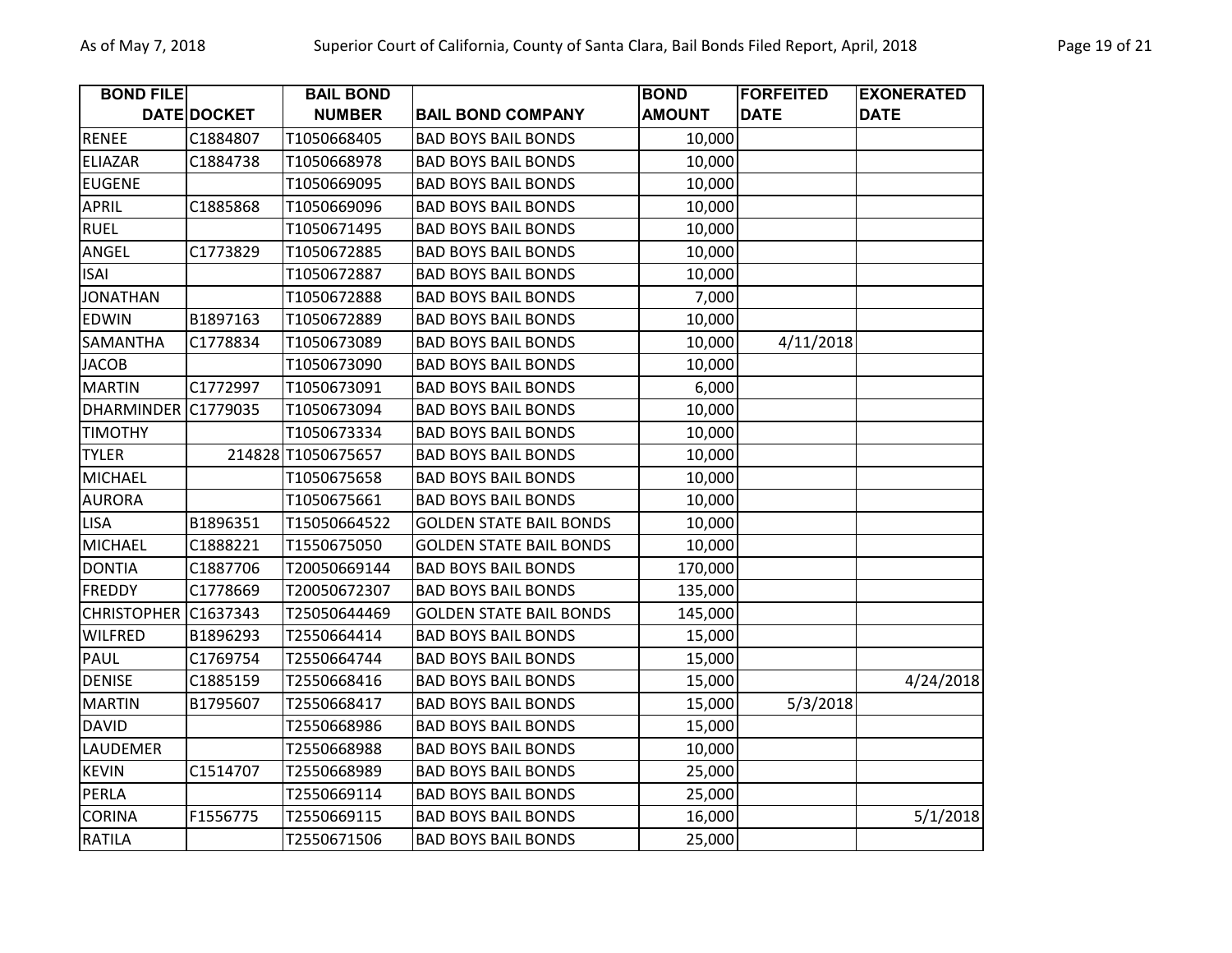| <b>BOND FILE</b> |             | <b>BAIL BOND</b> |                                | <b>BOND</b>   | <b>FORFEITED</b> | <b>EXONERATED</b> |
|------------------|-------------|------------------|--------------------------------|---------------|------------------|-------------------|
|                  | DATE DOCKET | <b>NUMBER</b>    | <b>BAIL BOND COMPANY</b>       | <b>AMOUNT</b> | <b>DATE</b>      | <b>DATE</b>       |
| <b>JEFFREY</b>   | C1885080    | T2550671507      | <b>BAD BOYS BAIL BONDS</b>     | 25,000        |                  |                   |
| <b>JOSE</b>      |             | T2550671509      | <b>BAD BOYS BAIL BONDS</b>     | 11,000        |                  |                   |
| <b>JAMES</b>     | F1766311    | T2550671510      | <b>BAD BOYS BAIL BONDS</b>     | 25,000        |                  |                   |
| <b>ISRAEL</b>    | C1885370    | T25506721151     | <b>GOLDEN STATE BAIL BONDS</b> | 15,000        |                  |                   |
| <b>ROBERT</b>    | C1884433    | T2550672152      | <b>GOLDEN STATE BAIL BONDS</b> | 10,000        |                  |                   |
| <b>JEREMY</b>    | B1793434    | T2550672296      | <b>BAD BOYS BAIL BONDS</b>     | 25,000        |                  |                   |
| <b>ASHLEY</b>    |             | T2550672297      | <b>BAD BOYS BAIL BONDS</b>     | 25,000        |                  |                   |
| <b>JOSE</b>      | C1779177    | T2550672901      | <b>BAD BOYS BAIL BONDS</b>     | 20,000        |                  |                   |
| SAMANTHA         | B1896647    | T2550672903      | <b>BAD BOYS BAIL BONDS</b>     | 15,000        |                  |                   |
| <b>KONRAD</b>    |             | T2550672904      | <b>BAD BOYS BAIL BONDS</b>     | 15,000        |                  |                   |
| <b>ALEJANDRO</b> | C1884800    | T2550672905      | <b>BAD BOYS BAIL BONDS</b>     | 10,000        |                  |                   |
| <b>NICKELE</b>   | C1886927    | T2550673115      | <b>BAD BOYS BAIL BONDS</b>     | 25,000        |                  |                   |
| <b>MELVIN</b>    |             | T2550673116      | <b>BAD BOYS BAIL BONDS</b>     | 25,000        |                  |                   |
| <b>DAKOTA</b>    |             | T2550673117      | <b>BAD BOYS BAIL BONDS</b>     | 25,000        |                  |                   |
| <b>ERASMO</b>    | C1760696    | T2550673118      | <b>BAD BOYS BAIL BONDS</b>     | 25,000        |                  |                   |
| <b>MICHAEL</b>   | C1884802    | T2550673119      | <b>BAD BOYS BAIL BONDS</b>     | 11,000        |                  |                   |
| <b>ISABEL</b>    |             | T2550673120      | <b>BAD BOYS BAIL BONDS</b>     | 25,000        |                  |                   |
| <b>ELSA</b>      |             | T2550673121      | <b>BAD BOYS BAIL BONDS</b>     | 25,000        |                  |                   |
| <b>MIGUEL</b>    |             | T2550673346      | <b>BAD BOYS BAIL BONDS</b>     | 15,000        |                  |                   |
| <b>STEVE</b>     |             | T2550673348      | <b>BAD BOYS BAIL BONDS</b>     | 25,000        |                  |                   |
| <b>RICHMOND</b>  | C1775523    | T2550673349      | <b>BAD BOYS BAIL BONDS</b>     | 15,000        |                  |                   |
| YANNAS           | C1885091    | T2550673350      | <b>BAD BOYS BAIL BONDS</b>     | 25,000        |                  |                   |
| <b>LINDA</b>     |             | T2550675687      | <b>BAD BOYS BAIL BONDS</b>     | 25,000        |                  |                   |
| <b>STEVE</b>     |             | T2550675688      | <b>BAD BOYS BAIL BONDS</b>     | 15,000        |                  |                   |
| <b>BRIAN</b>     |             | T2550675689      | <b>BAD BOYS BAIL BONDS</b>     | 25,000        |                  |                   |
| <b>RAMON</b>     | C1884598    | T2550675690      | <b>BAD BOYS BAIL BONDS</b>     | 5,000         |                  |                   |
| <b>BRIAN</b>     | C1881122    | T2550676787      | <b>BAD BOYS BAIL BONDS</b>     | 15,000        |                  |                   |
| <b>JOHN</b>      |             | T2550676788      | <b>BAD BOYS BAIL BONDS</b>     | 25,000        |                  |                   |
| <b>FERNANDO</b>  | C1649847    | T2550676789      | <b>BAD BOYS BAIL BONDS</b>     | 20,000        |                  |                   |
| <b>DYLAN</b>     | C1889514    | T2550676791      | <b>BAD BOYS BAIL BONDS</b>     | 25,000        |                  |                   |
| <b>PATRICK</b>   |             | T2550676792      | <b>BAD BOYS BAIL BONDS</b>     | 25,000        |                  |                   |
| <b>ANDRES</b>    |             | T2550676793      | <b>BAD BOYS BAIL BONDS</b>     | 25,000        |                  |                   |